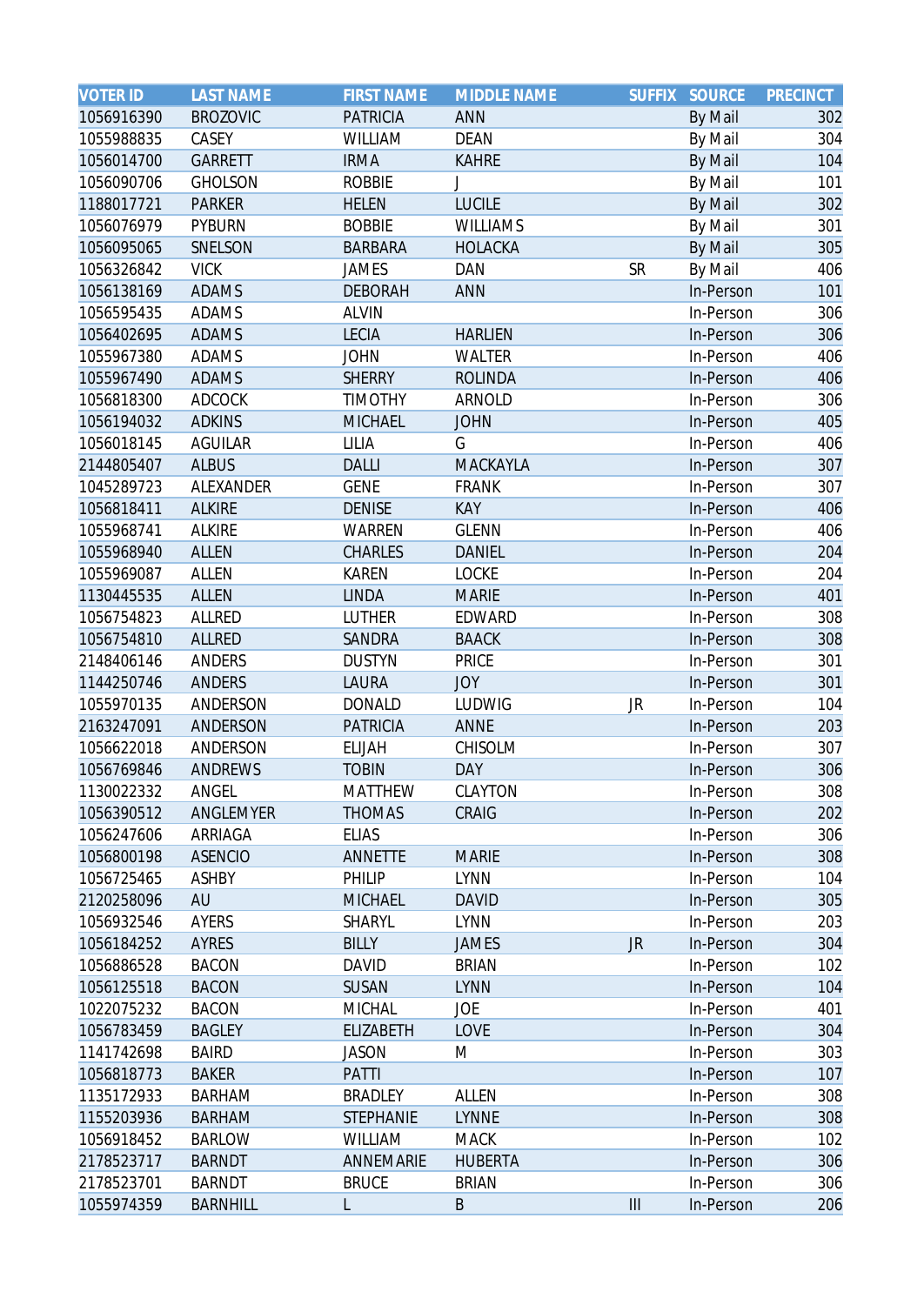| 1056814259 | <b>BARTON</b>      | RANDELL           | EDWARD           | In-Person | 304 |
|------------|--------------------|-------------------|------------------|-----------|-----|
| 2143147535 | <b>BARTON</b>      | <b>JEFFREY</b>    | <b>HOWARD</b>    | In-Person | 409 |
| 1056282607 | <b>BARTON</b>      | <b>TAMMY</b>      | <b>LYNN</b>      | In-Person | 409 |
| 1166334933 | <b>BATSON</b>      | <b>DAVID</b>      | <b>BANKS</b>     | In-Person | 306 |
| 1166335028 | <b>BATSON</b>      | <b>JOAN</b>       | <b>MARIE</b>     | In-Person | 306 |
| 1056909727 | <b>BATTEN</b>      | ERICA             | <b>DAWN</b>      | In-Person | 202 |
| 1056750916 | <b>BATTEN</b>      | <b>PATRICK</b>    | <b>GORDON</b>    | In-Person | 202 |
| 2188843628 | <b>BATTEN</b>      | <b>RYLIE</b>      | <b>ANNE</b>      | In-Person | 202 |
| 1056278013 | <b>BATTEN</b>      | <b>DAVID</b>      | <b>KEVIN</b>     | In-Person | 204 |
| 2157917256 | <b>BATTEN</b>      | <b>JAXON</b>      | <b>GORDON</b>    | In-Person | 301 |
| 1056006820 | <b>BEARD</b>       | JANE              | <b>VARNER</b>    | In-Person | 104 |
| 1056514160 | <b>BEARD</b>       | <b>RICKY</b>      | <b>ALAN</b>      | In-Person | 308 |
| 1056503641 | <b>BEARD</b>       | <b>ROBYN</b>      | <b>SHON</b>      | In-Person | 308 |
| 1055975598 | <b>BEATY</b>       | <b>MAYLON</b>     | G                | In-Person | 101 |
| 1056818993 | <b>BEATY</b>       | PEGGY             | <b>PHILLIPS</b>  | In-Person | 101 |
| 1056848582 | <b>BEATY</b>       | <b>HUGH</b>       | <b>ALLEN</b>     | In-Person | 204 |
| 2171733290 | <b>BEDOYA</b>      | <b>HOPE</b>       |                  | In-Person | 405 |
| 2179332456 | <b>BEIRO</b>       | <b>HENRY</b>      | <b>HARRISON</b>  | In-Person | 306 |
| 1056146482 | <b>BELL</b>        | <b>EARNESTINE</b> | <b>JACOBS</b>    | In-Person | 305 |
| 1056288652 | <b>BELL</b>        | <b>DANETTE</b>    | <b>DOZIER</b>    | In-Person | 406 |
| 1019188556 | <b>BENNETT</b>     | <b>DAVID</b>      | <b>ROSS</b>      | In-Person | 304 |
| 1188019088 | <b>BENNETT</b>     | <b>LEAH</b>       | MAZZARELLI       | In-Person | 304 |
| 1056496705 | <b>BENTON</b>      | <b>MISTY</b>      | <b>MICHELLE</b>  | In-Person | 308 |
| 1055976715 | <b>BERNARD</b>     | <b>RISALDA</b>    | <b>PENA</b>      | In-Person | 305 |
| 1056213095 | <b>BERNY</b>       | <b>BILLY</b>      | <b>GENE</b>      | In-Person | 408 |
| 1056216528 | <b>BERNY</b>       | JAN               | <b>GILMORE</b>   | In-Person | 408 |
| 1056604488 | <b>BESSENT</b>     | <b>BRIAN</b>      | JAY              | In-Person | 104 |
| 1055977057 | <b>BIBB</b>        | <b>JULIE</b>      | <b>ANNE</b>      | In-Person | 406 |
| 1055977061 | <b>BIBB</b>        | RANDALL           | <b>WARD</b>      | In-Person | 406 |
| 1056150930 | <b>BIELEN</b>      | <b>ROBERT</b>     | <b>HENRY</b>     | In-Person | 105 |
| 1056914918 | <b>BLACKBURN</b>   | <b>CURTIS</b>     | DALE             | In-Person | 406 |
| 1055977897 | <b>BLACKMON</b>    | PRESTINA          | <b>MARRUJO</b>   | In-Person | 102 |
| 2146668047 | <b>BLANKENSHIP</b> | SARAH             | JO               | In-Person | 204 |
| 1056377896 | <b>BLESSING</b>    | <b>MICHELLE</b>   | <b>GOODGION</b>  | In-Person | 107 |
| 1056085064 | <b>BLOOMER</b>     | <b>LISA</b>       | <b>CHERI</b>     | In-Person | 308 |
| 1056140724 | <b>BLYTHE</b>      | LORRAINE          | <b>VICTORIA</b>  | In-Person | 308 |
| 1056145531 | <b>BOECKING</b>    | CHARLES           | <b>THOMAS</b>    | In-Person | 306 |
| 1056152941 | <b>BOECKING</b>    | <b>MARIAN</b>     | <b>BLANCHARD</b> | In-Person | 306 |
| 1056518428 | <b>BOGER</b>       | <b>JULIE</b>      | <b>YONGE</b>     | In-Person | 104 |
| 1056819297 | <b>BOLTE</b>       | <b>RICHARD</b>    | <b>CHARLES</b>   | In-Person | 201 |
| 1056558314 | <b>BOONE</b>       | AMY               | <b>LYNNE</b>     | In-Person | 305 |
| 1056452353 | <b>BOONE</b>       | SW                | <b>GRANT</b>     | In-Person | 305 |
| 1056193401 | <b>BOS</b>         | JONATHAN          | EDWARD           | In-Person | 403 |
| 2162332161 | <b>BOUQUET</b>     | <b>MURRAY</b>     | <b>JAMES</b>     | In-Person | 104 |
| 1221628975 | <b>BOWLES</b>      | <b>KENNETH</b>    | <b>DAVID</b>     | In-Person | 102 |
| 1130051160 | <b>BOWLING</b>     | <b>ERICA</b>      | <b>TRAE</b>      | In-Person | 303 |
| 2133104806 | <b>BOYD</b>        | <b>BRANDON</b>    | LEE              | In-Person | 403 |
| 1056597841 | <b>BOYLAND</b>     | <b>MICHELLE</b>   | <b>LYNN</b>      | In-Person | 402 |
| 1055980693 | <b>BRADSHAW</b>    | JAMES             | <b>STEPHEN</b>   | In-Person | 203 |
| 1009402883 | <b>BRAUNE</b>      | <b>GLEN</b>       | EDWARD           | In-Person | 108 |
| 1056658124 | <b>BRAWKA</b>      | <b>JASON</b>      | <b>JOHN</b>      | In-Person | 306 |
| 1056487561 | <b>BRAWLEY</b>     | <b>JENNIFER</b>   | <b>LEA</b>       | In-Person | 101 |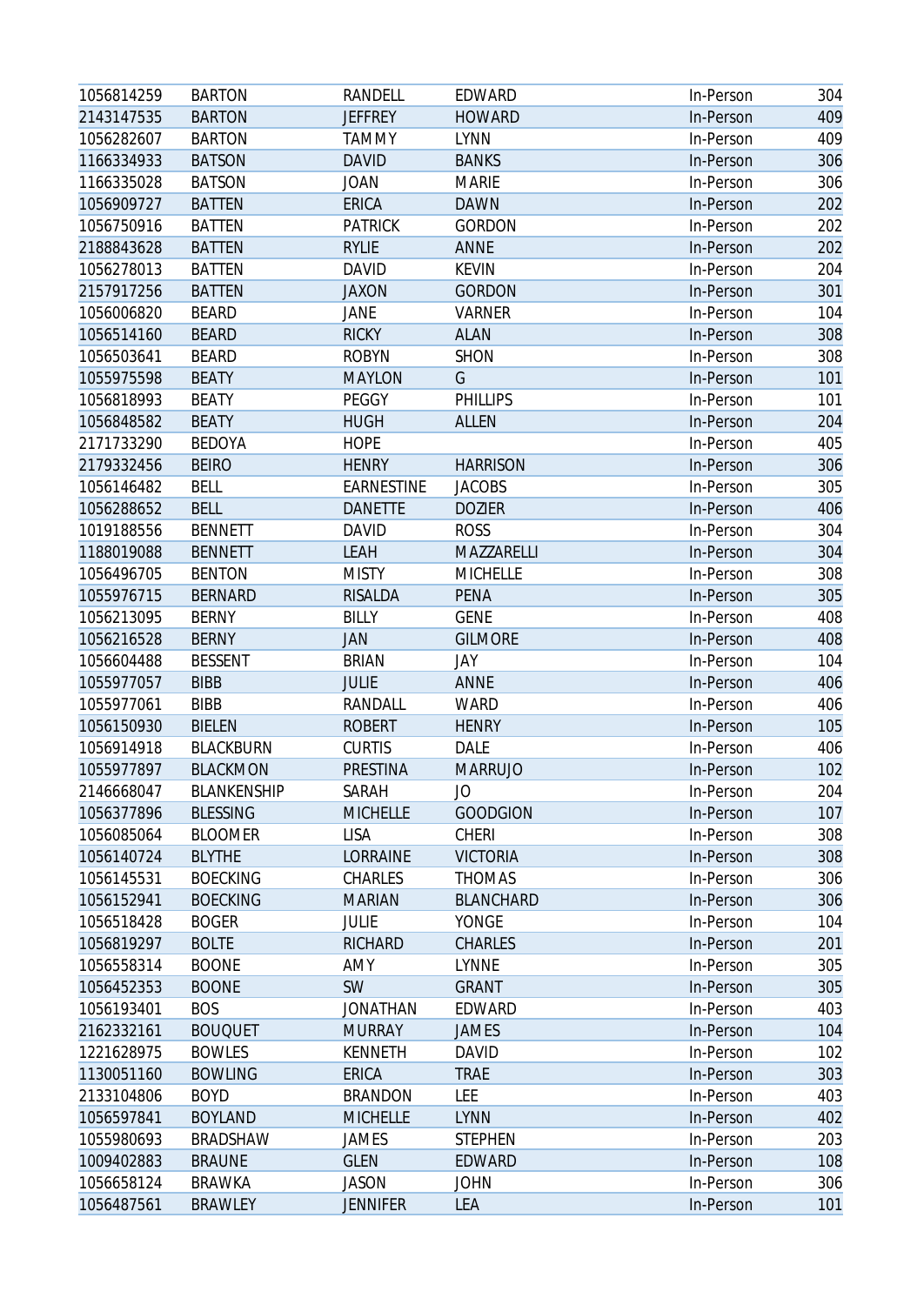| 1056799255 | <b>BRECKENRIDGE</b> | <b>JAMES</b>       | M               |           | In-Person | 104 |
|------------|---------------------|--------------------|-----------------|-----------|-----------|-----|
| 1056596851 | <b>BRECKENRIDGE</b> | <b>JULIE</b>       | PERRYMAN        |           | In-Person | 104 |
| 1056661521 | <b>BROKAW</b>       | <b>JONATHAN</b>    | <b>DAVID</b>    |           | In-Person | 403 |
| 1056609993 | <b>BROKAW</b>       | <b>KRISTI</b>      | <b>MICHELLE</b> |           | In-Person | 403 |
| 1056934715 | <b>BROOKS</b>       | <b>MOSI</b>        | <b>GORJOE</b>   |           | In-Person | 204 |
| 1135005061 | <b>BROOKS</b>       | <b>KAYLA</b>       | <b>ANNE</b>     |           | In-Person | 206 |
| 1162986734 | <b>BROOKS</b>       | <b>ROBERT</b>      | <b>ERIK</b>     |           | In-Person | 206 |
| 1055982149 | <b>BROOKS</b>       | <b>DOROTHY</b>     | <b>LOUISE</b>   |           | In-Person | 305 |
| 1055982316 | <b>BROOKS</b>       | <b>ROBERT</b>      | EARL            |           | In-Person | 305 |
| 2162064440 | <b>BROWN</b>        | <b>MADISON</b>     | FAE             |           | In-Person | 103 |
| 1056193312 | <b>BROWN</b>        | <b>FREDDIE</b>     | LEE             |           | In-Person | 305 |
| 1056193308 | <b>BROWN</b>        | <b>SHIRLEY</b>     | <b>AKERS</b>    |           | In-Person | 305 |
| 1056869509 | <b>BROWN</b>        | <b>ALICE</b>       | ANN             |           | In-Person | 401 |
| 2119645941 | <b>BROWN</b>        | <b>RODNEY</b>      | <b>JAMES</b>    | JR        | In-Person | 403 |
| 1205650284 | <b>BRUSSELL</b>     | JULI               | L               |           | In-Person | 102 |
| 1004054869 | <b>BRYAN</b>        | <b>JANE</b>        | <b>ANN</b>      |           | In-Person | 404 |
| 1056626846 | <b>BRYANT</b>       | ELIZABETH          | <b>DULA</b>     |           | In-Person | 105 |
| 1056819733 | <b>BRYANT</b>       | <b>WILLIAM</b>     | <b>RUSSELL</b>  |           | In-Person | 105 |
| 1056448601 | <b>BRYANT</b>       | <b>THOMAS</b>      | <b>DOUGLAS</b>  |           | In-Person | 303 |
| 1055983945 | <b>BRYANT</b>       | <b>RONNY</b>       | JAYE            |           | In-Person | 406 |
| 1056920612 | <b>BRYANT</b>       | <b>TERESA</b>      | <b>BEATY</b>    |           | In-Person | 406 |
| 1056820763 | <b>BUCHANAN</b>     | <b>SUZETTE</b>     |                 |           | In-Person | 306 |
| 2157718423 | <b>BUCKMAN</b>      | <b>LINDA</b>       | ELIZABETH       |           | In-Person | 305 |
| 2177963528 | <b>BULL</b>         | <b>BARBIE</b>      | <b>JEAN</b>     |           | In-Person | 307 |
| 1056929678 | <b>BURFIELD</b>     | <b>KEVIN</b>       | <b>PATRICK</b>  |           | In-Person | 105 |
| 1056478987 | <b>BURFIELD</b>     | <b>MELINDA</b>     | <b>DIANE</b>    |           | In-Person | 105 |
| 1056130376 | <b>BURKS</b>        | <b>GLENDA</b>      | LOU             |           | In-Person | 201 |
| 1025119389 | <b>BUSBY</b>        | <b>JANICE</b>      | <b>SUE</b>      |           | In-Person | 307 |
| 1025119434 | <b>BUSBY</b>        | <b>REX</b>         |                 |           | In-Person | 307 |
| 1056307644 | <b>BUSH</b>         | <b>ALVA</b>        | <b>DEWAYNE</b>  |           | In-Person | 303 |
| 1056290483 | <b>BUSH</b>         | <b>CYNTHIA</b>     | <b>LYNNE</b>    |           | In-Person | 303 |
| 1055985409 | <b>BUTLER</b>       | <b>JEAN</b>        | <b>STANEK</b>   |           | In-Person | 101 |
| 1056527277 | <b>BUTLER</b>       | <b>MARSHALL</b>    | <b>EUGENE</b>   |           | In-Person | 406 |
| 1056300138 | <b>BUTLER</b>       | <b>MONICA</b>      | <b>FLORES</b>   |           | In-Person | 406 |
| 2119583897 | <b>BUTLER</b>       | <b>BRADLEY</b>     | <b>GENE</b>     |           | In-Person | 408 |
| 1056005440 | <b>BYRD</b>         | <b>MERRY</b>       | <b>ANN</b>      |           | In-Person | 308 |
| 1055985791 | CADDELL             | <b>BEVERLY</b>     | <b>JOHNSON</b>  |           | In-Person | 308 |
| 1055985801 | CADDELL             | <b>CHARLES</b>     | <b>DAVID</b>    |           | In-Person | 308 |
| 1055986582 | CAMPBELL            | JAY                | <b>HENRY</b>    |           | In-Person | 109 |
| 2171734345 | CAMPBELL            | <b>TINA</b>        | <b>MARIE</b>    |           | In-Person | 406 |
| 1056947896 | CANNAN              | <b>PARKER</b>      | SNIDER          |           | In-Person | 104 |
| 1056414809 | CANNAN              | <b>SUSAN</b>       | <b>JANSKI</b>   |           | In-Person | 104 |
| 1137631401 | CARAWAY             | <b>DONALD</b>      | LEE             |           | In-Person | 306 |
| 1136648265 | CARAWAY             | <b>MARYLYN</b>     | M               |           | In-Person | 306 |
| 1056663168 | CARIKER             | <b>TURNER</b>      | <b>ALLISON</b>  | Ш         | In-Person | 305 |
| 1030600477 | CARLISLE            | AMANDA             | <b>SUE</b>      |           | In-Person | 303 |
| 1218862341 | CARRILLO            | <b>JOSE</b>        | FERNANDO        |           | In-Person | 305 |
| 2149319071 | CARROLL             | <b>JOHN</b>        | <b>WAYNE</b>    | <b>JR</b> | In-Person | 202 |
| 1196585297 | CARVER              | <b>CHRISTOPHER</b> | FITZGERALD      |           | In-Person | 304 |
| 1056617400 | CASADY              | <b>GLENNA</b>      | <b>HARMS</b>    |           | In-Person | 301 |
| 1055988583 | CASAREZ             | <b>ARTURO</b>      |                 |           |           | 405 |
|            |                     |                    |                 |           | In-Person |     |
| 1056499874 | CASEY               | <b>JEFFREY</b>     | <b>SCOTT</b>    |           | In-Person | 306 |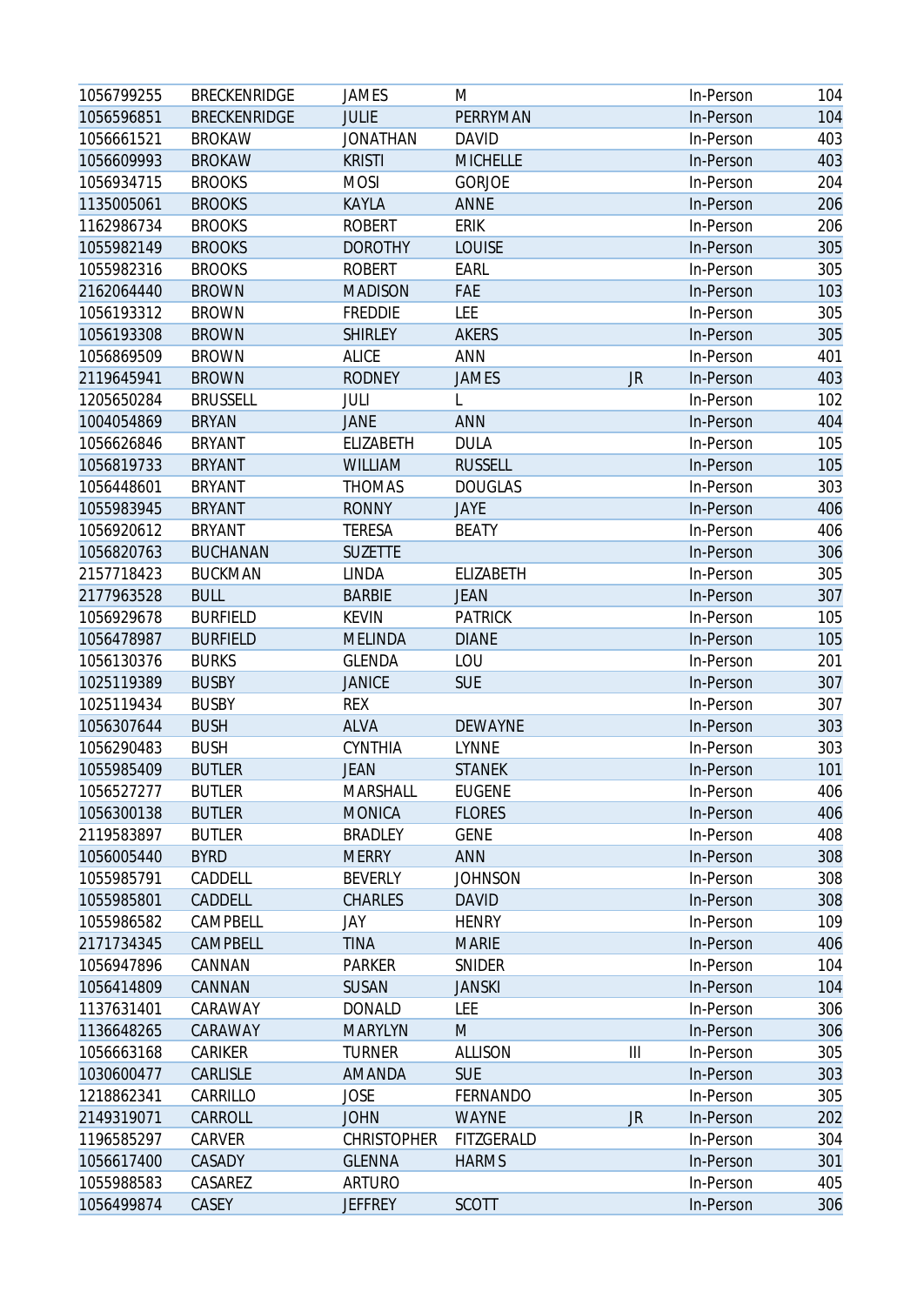| CATON<br><b>RUSSELL</b><br>308<br>1056765407<br><b>JAMES</b><br>In-Person<br>1056755977<br>CAVAZOS<br>CANON<br>ALEXANDRA<br>102<br>In-Person<br>CAVAZOS<br>LEE<br>1204642640<br><b>DANIEL</b><br>102<br>In-Person<br>306<br>1056247610<br>CHADDOCK<br><b>MARY</b><br><b>MARGARET</b><br>In-Person<br>304<br>2159194077<br>CHAMPAGNE<br><b>BEVERLY</b><br>YALUNG<br>In-Person<br>CHAMPAGNE<br><b>RICHARD</b><br><b>JOHN</b><br>304<br>In-Person<br><b>DAVID</b><br><b>SR</b><br>404<br>CHANDLER<br>M<br>In-Person<br>LOPEZ<br>404<br>2189706932<br>CHANDLER<br>LOLETIA<br>In-Person<br><b>CHRISMER</b><br><b>DENNIS</b><br>408<br>1056170605<br>PAUL<br>In-Person<br><b>CHRISMER</b><br>ANTILLEY<br>408<br>1056931544<br><b>NANCY</b><br>In-Person<br><b>TINA</b><br>408<br>1056271673<br><b>CHRISMER</b><br><b>RENE</b><br>In-Person<br>406<br>1056746330<br>CHURCHILL<br><b>JANA</b><br><b>NICOLE</b><br>In-Person<br><b>CLARK</b><br><b>NEWTON</b><br>406<br>1056189410<br><b>JAMES</b><br>In-Person<br><b>CLOPTON</b><br><b>LISA</b><br>D<br>201<br>1047635361<br>In-Person<br><b>COCHRUM</b><br><b>MORRIS</b><br>402<br>2142862271<br>ALEXANDER<br>In-Person<br><b>ELENA</b><br>104<br>1098219506<br>COCKERELL<br><b>MARIA</b><br>In-Person<br><b>JACK</b><br>H<br>305<br>1056596234<br><b>COFER</b><br><b>JR</b><br>In-Person<br>PEGGY<br>305<br>1056596223<br><b>COFER</b><br>ANN<br>In-Person<br><b>COLBURN</b><br>ANN<br>408<br>1056581570<br>SABRINA<br>In-Person<br>LORI<br><b>GRACE</b><br>307<br>COLLIER<br>1041446509<br>In-Person<br><b>KAREN</b><br><b>LAVERNE</b><br>402<br>1056773895<br><b>COLLINS</b><br>In-Person<br>2184337979<br>COMPARAN-HEYEK<br><b>NILDA</b><br><b>MINERVA</b><br>308<br>In-Person<br><b>GAIL</b><br>301<br>1056011984<br>COMPTON<br><b>KRISTY</b><br>In-Person<br>406<br>1184216274<br>CONAWAY<br><b>CHRISTOPHER</b><br>EDWARD<br>In-Person<br><b>MICHELLE</b><br>1056949425<br>CONAWAY<br><b>TAMARA</b><br>In-Person<br>406<br>1056337964<br><b>CONKLIN</b><br>DEANA<br><b>BETH</b><br>206<br>In-Person<br><b>CONKLIN</b><br>PHILLIP<br>206<br>1166678275<br><b>GENE</b><br>In-Person<br>404<br>1120145673<br>CONLEY<br>EDWARD<br>ALBERT<br>In-Person<br>CARL<br>203<br>1056353077<br>COOK<br><b>LINDSEY</b><br>In-Person<br>303<br>2136393245<br>COOLEY<br><b>HALLE</b><br><b>JORDYN</b><br>In-Person<br>104<br>1055994853<br>COPELAND<br>LAURA<br><b>WITT</b><br>In-Person<br><b>HOLLY</b><br>CORBETT<br><b>MARIE</b><br>In-Person<br>201<br>2154116342<br><b>GERALD</b><br>2155649855<br><b>CORBETT</b><br><b>STEPHEN</b><br>In-Person<br>201<br>307<br>1056601264<br><b>CORBIN</b><br><b>LYNN</b><br>JAMES<br>In-Person<br>305<br>1014862656<br><b>CORLEY</b><br><b>DAVID</b><br><b>LEE</b><br>In-Person<br>1014864416<br>CORLEY<br><b>KAREN</b><br><b>LYNNE</b><br>305<br>In-Person<br>COX<br><b>BRADY</b><br><b>TOM</b><br>202<br>1056125310<br>In-Person<br>1056114274<br>COX<br>JO<br><b>HELEN</b><br>202<br>In-Person<br>COX<br><b>BECKIE</b><br><b>KAY</b><br>1055995868<br>205<br>In-Person<br>407<br>1056413124<br>CRABTREE<br><b>STEVEN</b><br><b>WAYNE</b><br>In-Person<br>GAY<br>302<br>1056563296<br>CROSS<br><b>BETTY</b><br>In-Person<br>1056620827<br>CROWLEY<br>PHILLIP<br><b>JERRY</b><br>407<br>In-Person<br>308<br>1019203350<br><b>CUMMINGS</b><br>JAMES<br><b>GORDEN</b><br>In-Person<br>1056138793<br><b>CUMMINS</b><br>SUSAN<br><b>DILLARD</b><br>104<br>In-Person<br>1056820873<br><b>CURNUTT</b><br>CASEY<br><b>DENTON</b><br>104<br>In-Person<br><b>ANTON</b><br>305<br>1056471921<br><b>DAHL</b><br><b>GEORGE</b><br>In-Person<br>T<br>305<br>1058469631<br>DAHL<br><b>SUSAN</b><br>In-Person<br>1056160292<br>DALZELL<br><b>JOYCE</b><br>403<br>VARLEY<br>In-Person<br>403<br>1221680262<br><b>DAMERON</b><br><b>ELIZABETH</b><br>KATHERINE<br>In-Person<br>1056065230<br><b>DAMME</b><br><b>TERRI</b><br><b>NEAL</b><br>107<br>In-Person<br>1056221853<br>402<br>DARDEN<br><b>PATRICIA</b><br>KAYE<br>In-Person | 1056234442 | CASSLE | <b>JAMES</b> | H | In-Person | 102 |
|---------------------------------------------------------------------------------------------------------------------------------------------------------------------------------------------------------------------------------------------------------------------------------------------------------------------------------------------------------------------------------------------------------------------------------------------------------------------------------------------------------------------------------------------------------------------------------------------------------------------------------------------------------------------------------------------------------------------------------------------------------------------------------------------------------------------------------------------------------------------------------------------------------------------------------------------------------------------------------------------------------------------------------------------------------------------------------------------------------------------------------------------------------------------------------------------------------------------------------------------------------------------------------------------------------------------------------------------------------------------------------------------------------------------------------------------------------------------------------------------------------------------------------------------------------------------------------------------------------------------------------------------------------------------------------------------------------------------------------------------------------------------------------------------------------------------------------------------------------------------------------------------------------------------------------------------------------------------------------------------------------------------------------------------------------------------------------------------------------------------------------------------------------------------------------------------------------------------------------------------------------------------------------------------------------------------------------------------------------------------------------------------------------------------------------------------------------------------------------------------------------------------------------------------------------------------------------------------------------------------------------------------------------------------------------------------------------------------------------------------------------------------------------------------------------------------------------------------------------------------------------------------------------------------------------------------------------------------------------------------------------------------------------------------------------------------------------------------------------------------------------------------------------------------------------------------------------------------------------------------------------------------------------------------------------------------------------------------------------------------------------------------------------------------------------------------------------------------------------------------------------------------------------------------------------------------------------------------------------------------------------------------------------------------------------------------------------------------------------------------------------------------------------------------------------------------------------------------------------------------------------------------------------------------------------------------------------------------------------------------|------------|--------|--------------|---|-----------|-----|
|                                                                                                                                                                                                                                                                                                                                                                                                                                                                                                                                                                                                                                                                                                                                                                                                                                                                                                                                                                                                                                                                                                                                                                                                                                                                                                                                                                                                                                                                                                                                                                                                                                                                                                                                                                                                                                                                                                                                                                                                                                                                                                                                                                                                                                                                                                                                                                                                                                                                                                                                                                                                                                                                                                                                                                                                                                                                                                                                                                                                                                                                                                                                                                                                                                                                                                                                                                                                                                                                                                                                                                                                                                                                                                                                                                                                                                                                                                                                                                                             |            |        |              |   |           |     |
|                                                                                                                                                                                                                                                                                                                                                                                                                                                                                                                                                                                                                                                                                                                                                                                                                                                                                                                                                                                                                                                                                                                                                                                                                                                                                                                                                                                                                                                                                                                                                                                                                                                                                                                                                                                                                                                                                                                                                                                                                                                                                                                                                                                                                                                                                                                                                                                                                                                                                                                                                                                                                                                                                                                                                                                                                                                                                                                                                                                                                                                                                                                                                                                                                                                                                                                                                                                                                                                                                                                                                                                                                                                                                                                                                                                                                                                                                                                                                                                             |            |        |              |   |           |     |
|                                                                                                                                                                                                                                                                                                                                                                                                                                                                                                                                                                                                                                                                                                                                                                                                                                                                                                                                                                                                                                                                                                                                                                                                                                                                                                                                                                                                                                                                                                                                                                                                                                                                                                                                                                                                                                                                                                                                                                                                                                                                                                                                                                                                                                                                                                                                                                                                                                                                                                                                                                                                                                                                                                                                                                                                                                                                                                                                                                                                                                                                                                                                                                                                                                                                                                                                                                                                                                                                                                                                                                                                                                                                                                                                                                                                                                                                                                                                                                                             |            |        |              |   |           |     |
|                                                                                                                                                                                                                                                                                                                                                                                                                                                                                                                                                                                                                                                                                                                                                                                                                                                                                                                                                                                                                                                                                                                                                                                                                                                                                                                                                                                                                                                                                                                                                                                                                                                                                                                                                                                                                                                                                                                                                                                                                                                                                                                                                                                                                                                                                                                                                                                                                                                                                                                                                                                                                                                                                                                                                                                                                                                                                                                                                                                                                                                                                                                                                                                                                                                                                                                                                                                                                                                                                                                                                                                                                                                                                                                                                                                                                                                                                                                                                                                             |            |        |              |   |           |     |
|                                                                                                                                                                                                                                                                                                                                                                                                                                                                                                                                                                                                                                                                                                                                                                                                                                                                                                                                                                                                                                                                                                                                                                                                                                                                                                                                                                                                                                                                                                                                                                                                                                                                                                                                                                                                                                                                                                                                                                                                                                                                                                                                                                                                                                                                                                                                                                                                                                                                                                                                                                                                                                                                                                                                                                                                                                                                                                                                                                                                                                                                                                                                                                                                                                                                                                                                                                                                                                                                                                                                                                                                                                                                                                                                                                                                                                                                                                                                                                                             |            |        |              |   |           |     |
|                                                                                                                                                                                                                                                                                                                                                                                                                                                                                                                                                                                                                                                                                                                                                                                                                                                                                                                                                                                                                                                                                                                                                                                                                                                                                                                                                                                                                                                                                                                                                                                                                                                                                                                                                                                                                                                                                                                                                                                                                                                                                                                                                                                                                                                                                                                                                                                                                                                                                                                                                                                                                                                                                                                                                                                                                                                                                                                                                                                                                                                                                                                                                                                                                                                                                                                                                                                                                                                                                                                                                                                                                                                                                                                                                                                                                                                                                                                                                                                             | 2159194065 |        |              |   |           |     |
|                                                                                                                                                                                                                                                                                                                                                                                                                                                                                                                                                                                                                                                                                                                                                                                                                                                                                                                                                                                                                                                                                                                                                                                                                                                                                                                                                                                                                                                                                                                                                                                                                                                                                                                                                                                                                                                                                                                                                                                                                                                                                                                                                                                                                                                                                                                                                                                                                                                                                                                                                                                                                                                                                                                                                                                                                                                                                                                                                                                                                                                                                                                                                                                                                                                                                                                                                                                                                                                                                                                                                                                                                                                                                                                                                                                                                                                                                                                                                                                             | 2185628249 |        |              |   |           |     |
|                                                                                                                                                                                                                                                                                                                                                                                                                                                                                                                                                                                                                                                                                                                                                                                                                                                                                                                                                                                                                                                                                                                                                                                                                                                                                                                                                                                                                                                                                                                                                                                                                                                                                                                                                                                                                                                                                                                                                                                                                                                                                                                                                                                                                                                                                                                                                                                                                                                                                                                                                                                                                                                                                                                                                                                                                                                                                                                                                                                                                                                                                                                                                                                                                                                                                                                                                                                                                                                                                                                                                                                                                                                                                                                                                                                                                                                                                                                                                                                             |            |        |              |   |           |     |
|                                                                                                                                                                                                                                                                                                                                                                                                                                                                                                                                                                                                                                                                                                                                                                                                                                                                                                                                                                                                                                                                                                                                                                                                                                                                                                                                                                                                                                                                                                                                                                                                                                                                                                                                                                                                                                                                                                                                                                                                                                                                                                                                                                                                                                                                                                                                                                                                                                                                                                                                                                                                                                                                                                                                                                                                                                                                                                                                                                                                                                                                                                                                                                                                                                                                                                                                                                                                                                                                                                                                                                                                                                                                                                                                                                                                                                                                                                                                                                                             |            |        |              |   |           |     |
|                                                                                                                                                                                                                                                                                                                                                                                                                                                                                                                                                                                                                                                                                                                                                                                                                                                                                                                                                                                                                                                                                                                                                                                                                                                                                                                                                                                                                                                                                                                                                                                                                                                                                                                                                                                                                                                                                                                                                                                                                                                                                                                                                                                                                                                                                                                                                                                                                                                                                                                                                                                                                                                                                                                                                                                                                                                                                                                                                                                                                                                                                                                                                                                                                                                                                                                                                                                                                                                                                                                                                                                                                                                                                                                                                                                                                                                                                                                                                                                             |            |        |              |   |           |     |
|                                                                                                                                                                                                                                                                                                                                                                                                                                                                                                                                                                                                                                                                                                                                                                                                                                                                                                                                                                                                                                                                                                                                                                                                                                                                                                                                                                                                                                                                                                                                                                                                                                                                                                                                                                                                                                                                                                                                                                                                                                                                                                                                                                                                                                                                                                                                                                                                                                                                                                                                                                                                                                                                                                                                                                                                                                                                                                                                                                                                                                                                                                                                                                                                                                                                                                                                                                                                                                                                                                                                                                                                                                                                                                                                                                                                                                                                                                                                                                                             |            |        |              |   |           |     |
|                                                                                                                                                                                                                                                                                                                                                                                                                                                                                                                                                                                                                                                                                                                                                                                                                                                                                                                                                                                                                                                                                                                                                                                                                                                                                                                                                                                                                                                                                                                                                                                                                                                                                                                                                                                                                                                                                                                                                                                                                                                                                                                                                                                                                                                                                                                                                                                                                                                                                                                                                                                                                                                                                                                                                                                                                                                                                                                                                                                                                                                                                                                                                                                                                                                                                                                                                                                                                                                                                                                                                                                                                                                                                                                                                                                                                                                                                                                                                                                             |            |        |              |   |           |     |
|                                                                                                                                                                                                                                                                                                                                                                                                                                                                                                                                                                                                                                                                                                                                                                                                                                                                                                                                                                                                                                                                                                                                                                                                                                                                                                                                                                                                                                                                                                                                                                                                                                                                                                                                                                                                                                                                                                                                                                                                                                                                                                                                                                                                                                                                                                                                                                                                                                                                                                                                                                                                                                                                                                                                                                                                                                                                                                                                                                                                                                                                                                                                                                                                                                                                                                                                                                                                                                                                                                                                                                                                                                                                                                                                                                                                                                                                                                                                                                                             |            |        |              |   |           |     |
|                                                                                                                                                                                                                                                                                                                                                                                                                                                                                                                                                                                                                                                                                                                                                                                                                                                                                                                                                                                                                                                                                                                                                                                                                                                                                                                                                                                                                                                                                                                                                                                                                                                                                                                                                                                                                                                                                                                                                                                                                                                                                                                                                                                                                                                                                                                                                                                                                                                                                                                                                                                                                                                                                                                                                                                                                                                                                                                                                                                                                                                                                                                                                                                                                                                                                                                                                                                                                                                                                                                                                                                                                                                                                                                                                                                                                                                                                                                                                                                             |            |        |              |   |           |     |
|                                                                                                                                                                                                                                                                                                                                                                                                                                                                                                                                                                                                                                                                                                                                                                                                                                                                                                                                                                                                                                                                                                                                                                                                                                                                                                                                                                                                                                                                                                                                                                                                                                                                                                                                                                                                                                                                                                                                                                                                                                                                                                                                                                                                                                                                                                                                                                                                                                                                                                                                                                                                                                                                                                                                                                                                                                                                                                                                                                                                                                                                                                                                                                                                                                                                                                                                                                                                                                                                                                                                                                                                                                                                                                                                                                                                                                                                                                                                                                                             |            |        |              |   |           |     |
|                                                                                                                                                                                                                                                                                                                                                                                                                                                                                                                                                                                                                                                                                                                                                                                                                                                                                                                                                                                                                                                                                                                                                                                                                                                                                                                                                                                                                                                                                                                                                                                                                                                                                                                                                                                                                                                                                                                                                                                                                                                                                                                                                                                                                                                                                                                                                                                                                                                                                                                                                                                                                                                                                                                                                                                                                                                                                                                                                                                                                                                                                                                                                                                                                                                                                                                                                                                                                                                                                                                                                                                                                                                                                                                                                                                                                                                                                                                                                                                             |            |        |              |   |           |     |
|                                                                                                                                                                                                                                                                                                                                                                                                                                                                                                                                                                                                                                                                                                                                                                                                                                                                                                                                                                                                                                                                                                                                                                                                                                                                                                                                                                                                                                                                                                                                                                                                                                                                                                                                                                                                                                                                                                                                                                                                                                                                                                                                                                                                                                                                                                                                                                                                                                                                                                                                                                                                                                                                                                                                                                                                                                                                                                                                                                                                                                                                                                                                                                                                                                                                                                                                                                                                                                                                                                                                                                                                                                                                                                                                                                                                                                                                                                                                                                                             |            |        |              |   |           |     |
|                                                                                                                                                                                                                                                                                                                                                                                                                                                                                                                                                                                                                                                                                                                                                                                                                                                                                                                                                                                                                                                                                                                                                                                                                                                                                                                                                                                                                                                                                                                                                                                                                                                                                                                                                                                                                                                                                                                                                                                                                                                                                                                                                                                                                                                                                                                                                                                                                                                                                                                                                                                                                                                                                                                                                                                                                                                                                                                                                                                                                                                                                                                                                                                                                                                                                                                                                                                                                                                                                                                                                                                                                                                                                                                                                                                                                                                                                                                                                                                             |            |        |              |   |           |     |
|                                                                                                                                                                                                                                                                                                                                                                                                                                                                                                                                                                                                                                                                                                                                                                                                                                                                                                                                                                                                                                                                                                                                                                                                                                                                                                                                                                                                                                                                                                                                                                                                                                                                                                                                                                                                                                                                                                                                                                                                                                                                                                                                                                                                                                                                                                                                                                                                                                                                                                                                                                                                                                                                                                                                                                                                                                                                                                                                                                                                                                                                                                                                                                                                                                                                                                                                                                                                                                                                                                                                                                                                                                                                                                                                                                                                                                                                                                                                                                                             |            |        |              |   |           |     |
|                                                                                                                                                                                                                                                                                                                                                                                                                                                                                                                                                                                                                                                                                                                                                                                                                                                                                                                                                                                                                                                                                                                                                                                                                                                                                                                                                                                                                                                                                                                                                                                                                                                                                                                                                                                                                                                                                                                                                                                                                                                                                                                                                                                                                                                                                                                                                                                                                                                                                                                                                                                                                                                                                                                                                                                                                                                                                                                                                                                                                                                                                                                                                                                                                                                                                                                                                                                                                                                                                                                                                                                                                                                                                                                                                                                                                                                                                                                                                                                             |            |        |              |   |           |     |
|                                                                                                                                                                                                                                                                                                                                                                                                                                                                                                                                                                                                                                                                                                                                                                                                                                                                                                                                                                                                                                                                                                                                                                                                                                                                                                                                                                                                                                                                                                                                                                                                                                                                                                                                                                                                                                                                                                                                                                                                                                                                                                                                                                                                                                                                                                                                                                                                                                                                                                                                                                                                                                                                                                                                                                                                                                                                                                                                                                                                                                                                                                                                                                                                                                                                                                                                                                                                                                                                                                                                                                                                                                                                                                                                                                                                                                                                                                                                                                                             |            |        |              |   |           |     |
|                                                                                                                                                                                                                                                                                                                                                                                                                                                                                                                                                                                                                                                                                                                                                                                                                                                                                                                                                                                                                                                                                                                                                                                                                                                                                                                                                                                                                                                                                                                                                                                                                                                                                                                                                                                                                                                                                                                                                                                                                                                                                                                                                                                                                                                                                                                                                                                                                                                                                                                                                                                                                                                                                                                                                                                                                                                                                                                                                                                                                                                                                                                                                                                                                                                                                                                                                                                                                                                                                                                                                                                                                                                                                                                                                                                                                                                                                                                                                                                             |            |        |              |   |           |     |
|                                                                                                                                                                                                                                                                                                                                                                                                                                                                                                                                                                                                                                                                                                                                                                                                                                                                                                                                                                                                                                                                                                                                                                                                                                                                                                                                                                                                                                                                                                                                                                                                                                                                                                                                                                                                                                                                                                                                                                                                                                                                                                                                                                                                                                                                                                                                                                                                                                                                                                                                                                                                                                                                                                                                                                                                                                                                                                                                                                                                                                                                                                                                                                                                                                                                                                                                                                                                                                                                                                                                                                                                                                                                                                                                                                                                                                                                                                                                                                                             |            |        |              |   |           |     |
|                                                                                                                                                                                                                                                                                                                                                                                                                                                                                                                                                                                                                                                                                                                                                                                                                                                                                                                                                                                                                                                                                                                                                                                                                                                                                                                                                                                                                                                                                                                                                                                                                                                                                                                                                                                                                                                                                                                                                                                                                                                                                                                                                                                                                                                                                                                                                                                                                                                                                                                                                                                                                                                                                                                                                                                                                                                                                                                                                                                                                                                                                                                                                                                                                                                                                                                                                                                                                                                                                                                                                                                                                                                                                                                                                                                                                                                                                                                                                                                             |            |        |              |   |           |     |
|                                                                                                                                                                                                                                                                                                                                                                                                                                                                                                                                                                                                                                                                                                                                                                                                                                                                                                                                                                                                                                                                                                                                                                                                                                                                                                                                                                                                                                                                                                                                                                                                                                                                                                                                                                                                                                                                                                                                                                                                                                                                                                                                                                                                                                                                                                                                                                                                                                                                                                                                                                                                                                                                                                                                                                                                                                                                                                                                                                                                                                                                                                                                                                                                                                                                                                                                                                                                                                                                                                                                                                                                                                                                                                                                                                                                                                                                                                                                                                                             |            |        |              |   |           |     |
|                                                                                                                                                                                                                                                                                                                                                                                                                                                                                                                                                                                                                                                                                                                                                                                                                                                                                                                                                                                                                                                                                                                                                                                                                                                                                                                                                                                                                                                                                                                                                                                                                                                                                                                                                                                                                                                                                                                                                                                                                                                                                                                                                                                                                                                                                                                                                                                                                                                                                                                                                                                                                                                                                                                                                                                                                                                                                                                                                                                                                                                                                                                                                                                                                                                                                                                                                                                                                                                                                                                                                                                                                                                                                                                                                                                                                                                                                                                                                                                             |            |        |              |   |           |     |
|                                                                                                                                                                                                                                                                                                                                                                                                                                                                                                                                                                                                                                                                                                                                                                                                                                                                                                                                                                                                                                                                                                                                                                                                                                                                                                                                                                                                                                                                                                                                                                                                                                                                                                                                                                                                                                                                                                                                                                                                                                                                                                                                                                                                                                                                                                                                                                                                                                                                                                                                                                                                                                                                                                                                                                                                                                                                                                                                                                                                                                                                                                                                                                                                                                                                                                                                                                                                                                                                                                                                                                                                                                                                                                                                                                                                                                                                                                                                                                                             |            |        |              |   |           |     |
|                                                                                                                                                                                                                                                                                                                                                                                                                                                                                                                                                                                                                                                                                                                                                                                                                                                                                                                                                                                                                                                                                                                                                                                                                                                                                                                                                                                                                                                                                                                                                                                                                                                                                                                                                                                                                                                                                                                                                                                                                                                                                                                                                                                                                                                                                                                                                                                                                                                                                                                                                                                                                                                                                                                                                                                                                                                                                                                                                                                                                                                                                                                                                                                                                                                                                                                                                                                                                                                                                                                                                                                                                                                                                                                                                                                                                                                                                                                                                                                             |            |        |              |   |           |     |
|                                                                                                                                                                                                                                                                                                                                                                                                                                                                                                                                                                                                                                                                                                                                                                                                                                                                                                                                                                                                                                                                                                                                                                                                                                                                                                                                                                                                                                                                                                                                                                                                                                                                                                                                                                                                                                                                                                                                                                                                                                                                                                                                                                                                                                                                                                                                                                                                                                                                                                                                                                                                                                                                                                                                                                                                                                                                                                                                                                                                                                                                                                                                                                                                                                                                                                                                                                                                                                                                                                                                                                                                                                                                                                                                                                                                                                                                                                                                                                                             |            |        |              |   |           |     |
|                                                                                                                                                                                                                                                                                                                                                                                                                                                                                                                                                                                                                                                                                                                                                                                                                                                                                                                                                                                                                                                                                                                                                                                                                                                                                                                                                                                                                                                                                                                                                                                                                                                                                                                                                                                                                                                                                                                                                                                                                                                                                                                                                                                                                                                                                                                                                                                                                                                                                                                                                                                                                                                                                                                                                                                                                                                                                                                                                                                                                                                                                                                                                                                                                                                                                                                                                                                                                                                                                                                                                                                                                                                                                                                                                                                                                                                                                                                                                                                             |            |        |              |   |           |     |
|                                                                                                                                                                                                                                                                                                                                                                                                                                                                                                                                                                                                                                                                                                                                                                                                                                                                                                                                                                                                                                                                                                                                                                                                                                                                                                                                                                                                                                                                                                                                                                                                                                                                                                                                                                                                                                                                                                                                                                                                                                                                                                                                                                                                                                                                                                                                                                                                                                                                                                                                                                                                                                                                                                                                                                                                                                                                                                                                                                                                                                                                                                                                                                                                                                                                                                                                                                                                                                                                                                                                                                                                                                                                                                                                                                                                                                                                                                                                                                                             |            |        |              |   |           |     |
|                                                                                                                                                                                                                                                                                                                                                                                                                                                                                                                                                                                                                                                                                                                                                                                                                                                                                                                                                                                                                                                                                                                                                                                                                                                                                                                                                                                                                                                                                                                                                                                                                                                                                                                                                                                                                                                                                                                                                                                                                                                                                                                                                                                                                                                                                                                                                                                                                                                                                                                                                                                                                                                                                                                                                                                                                                                                                                                                                                                                                                                                                                                                                                                                                                                                                                                                                                                                                                                                                                                                                                                                                                                                                                                                                                                                                                                                                                                                                                                             |            |        |              |   |           |     |
|                                                                                                                                                                                                                                                                                                                                                                                                                                                                                                                                                                                                                                                                                                                                                                                                                                                                                                                                                                                                                                                                                                                                                                                                                                                                                                                                                                                                                                                                                                                                                                                                                                                                                                                                                                                                                                                                                                                                                                                                                                                                                                                                                                                                                                                                                                                                                                                                                                                                                                                                                                                                                                                                                                                                                                                                                                                                                                                                                                                                                                                                                                                                                                                                                                                                                                                                                                                                                                                                                                                                                                                                                                                                                                                                                                                                                                                                                                                                                                                             |            |        |              |   |           |     |
|                                                                                                                                                                                                                                                                                                                                                                                                                                                                                                                                                                                                                                                                                                                                                                                                                                                                                                                                                                                                                                                                                                                                                                                                                                                                                                                                                                                                                                                                                                                                                                                                                                                                                                                                                                                                                                                                                                                                                                                                                                                                                                                                                                                                                                                                                                                                                                                                                                                                                                                                                                                                                                                                                                                                                                                                                                                                                                                                                                                                                                                                                                                                                                                                                                                                                                                                                                                                                                                                                                                                                                                                                                                                                                                                                                                                                                                                                                                                                                                             |            |        |              |   |           |     |
|                                                                                                                                                                                                                                                                                                                                                                                                                                                                                                                                                                                                                                                                                                                                                                                                                                                                                                                                                                                                                                                                                                                                                                                                                                                                                                                                                                                                                                                                                                                                                                                                                                                                                                                                                                                                                                                                                                                                                                                                                                                                                                                                                                                                                                                                                                                                                                                                                                                                                                                                                                                                                                                                                                                                                                                                                                                                                                                                                                                                                                                                                                                                                                                                                                                                                                                                                                                                                                                                                                                                                                                                                                                                                                                                                                                                                                                                                                                                                                                             |            |        |              |   |           |     |
|                                                                                                                                                                                                                                                                                                                                                                                                                                                                                                                                                                                                                                                                                                                                                                                                                                                                                                                                                                                                                                                                                                                                                                                                                                                                                                                                                                                                                                                                                                                                                                                                                                                                                                                                                                                                                                                                                                                                                                                                                                                                                                                                                                                                                                                                                                                                                                                                                                                                                                                                                                                                                                                                                                                                                                                                                                                                                                                                                                                                                                                                                                                                                                                                                                                                                                                                                                                                                                                                                                                                                                                                                                                                                                                                                                                                                                                                                                                                                                                             |            |        |              |   |           |     |
|                                                                                                                                                                                                                                                                                                                                                                                                                                                                                                                                                                                                                                                                                                                                                                                                                                                                                                                                                                                                                                                                                                                                                                                                                                                                                                                                                                                                                                                                                                                                                                                                                                                                                                                                                                                                                                                                                                                                                                                                                                                                                                                                                                                                                                                                                                                                                                                                                                                                                                                                                                                                                                                                                                                                                                                                                                                                                                                                                                                                                                                                                                                                                                                                                                                                                                                                                                                                                                                                                                                                                                                                                                                                                                                                                                                                                                                                                                                                                                                             |            |        |              |   |           |     |
|                                                                                                                                                                                                                                                                                                                                                                                                                                                                                                                                                                                                                                                                                                                                                                                                                                                                                                                                                                                                                                                                                                                                                                                                                                                                                                                                                                                                                                                                                                                                                                                                                                                                                                                                                                                                                                                                                                                                                                                                                                                                                                                                                                                                                                                                                                                                                                                                                                                                                                                                                                                                                                                                                                                                                                                                                                                                                                                                                                                                                                                                                                                                                                                                                                                                                                                                                                                                                                                                                                                                                                                                                                                                                                                                                                                                                                                                                                                                                                                             |            |        |              |   |           |     |
|                                                                                                                                                                                                                                                                                                                                                                                                                                                                                                                                                                                                                                                                                                                                                                                                                                                                                                                                                                                                                                                                                                                                                                                                                                                                                                                                                                                                                                                                                                                                                                                                                                                                                                                                                                                                                                                                                                                                                                                                                                                                                                                                                                                                                                                                                                                                                                                                                                                                                                                                                                                                                                                                                                                                                                                                                                                                                                                                                                                                                                                                                                                                                                                                                                                                                                                                                                                                                                                                                                                                                                                                                                                                                                                                                                                                                                                                                                                                                                                             |            |        |              |   |           |     |
|                                                                                                                                                                                                                                                                                                                                                                                                                                                                                                                                                                                                                                                                                                                                                                                                                                                                                                                                                                                                                                                                                                                                                                                                                                                                                                                                                                                                                                                                                                                                                                                                                                                                                                                                                                                                                                                                                                                                                                                                                                                                                                                                                                                                                                                                                                                                                                                                                                                                                                                                                                                                                                                                                                                                                                                                                                                                                                                                                                                                                                                                                                                                                                                                                                                                                                                                                                                                                                                                                                                                                                                                                                                                                                                                                                                                                                                                                                                                                                                             |            |        |              |   |           |     |
|                                                                                                                                                                                                                                                                                                                                                                                                                                                                                                                                                                                                                                                                                                                                                                                                                                                                                                                                                                                                                                                                                                                                                                                                                                                                                                                                                                                                                                                                                                                                                                                                                                                                                                                                                                                                                                                                                                                                                                                                                                                                                                                                                                                                                                                                                                                                                                                                                                                                                                                                                                                                                                                                                                                                                                                                                                                                                                                                                                                                                                                                                                                                                                                                                                                                                                                                                                                                                                                                                                                                                                                                                                                                                                                                                                                                                                                                                                                                                                                             |            |        |              |   |           |     |
|                                                                                                                                                                                                                                                                                                                                                                                                                                                                                                                                                                                                                                                                                                                                                                                                                                                                                                                                                                                                                                                                                                                                                                                                                                                                                                                                                                                                                                                                                                                                                                                                                                                                                                                                                                                                                                                                                                                                                                                                                                                                                                                                                                                                                                                                                                                                                                                                                                                                                                                                                                                                                                                                                                                                                                                                                                                                                                                                                                                                                                                                                                                                                                                                                                                                                                                                                                                                                                                                                                                                                                                                                                                                                                                                                                                                                                                                                                                                                                                             |            |        |              |   |           |     |
|                                                                                                                                                                                                                                                                                                                                                                                                                                                                                                                                                                                                                                                                                                                                                                                                                                                                                                                                                                                                                                                                                                                                                                                                                                                                                                                                                                                                                                                                                                                                                                                                                                                                                                                                                                                                                                                                                                                                                                                                                                                                                                                                                                                                                                                                                                                                                                                                                                                                                                                                                                                                                                                                                                                                                                                                                                                                                                                                                                                                                                                                                                                                                                                                                                                                                                                                                                                                                                                                                                                                                                                                                                                                                                                                                                                                                                                                                                                                                                                             |            |        |              |   |           |     |
|                                                                                                                                                                                                                                                                                                                                                                                                                                                                                                                                                                                                                                                                                                                                                                                                                                                                                                                                                                                                                                                                                                                                                                                                                                                                                                                                                                                                                                                                                                                                                                                                                                                                                                                                                                                                                                                                                                                                                                                                                                                                                                                                                                                                                                                                                                                                                                                                                                                                                                                                                                                                                                                                                                                                                                                                                                                                                                                                                                                                                                                                                                                                                                                                                                                                                                                                                                                                                                                                                                                                                                                                                                                                                                                                                                                                                                                                                                                                                                                             |            |        |              |   |           |     |
|                                                                                                                                                                                                                                                                                                                                                                                                                                                                                                                                                                                                                                                                                                                                                                                                                                                                                                                                                                                                                                                                                                                                                                                                                                                                                                                                                                                                                                                                                                                                                                                                                                                                                                                                                                                                                                                                                                                                                                                                                                                                                                                                                                                                                                                                                                                                                                                                                                                                                                                                                                                                                                                                                                                                                                                                                                                                                                                                                                                                                                                                                                                                                                                                                                                                                                                                                                                                                                                                                                                                                                                                                                                                                                                                                                                                                                                                                                                                                                                             |            |        |              |   |           |     |
|                                                                                                                                                                                                                                                                                                                                                                                                                                                                                                                                                                                                                                                                                                                                                                                                                                                                                                                                                                                                                                                                                                                                                                                                                                                                                                                                                                                                                                                                                                                                                                                                                                                                                                                                                                                                                                                                                                                                                                                                                                                                                                                                                                                                                                                                                                                                                                                                                                                                                                                                                                                                                                                                                                                                                                                                                                                                                                                                                                                                                                                                                                                                                                                                                                                                                                                                                                                                                                                                                                                                                                                                                                                                                                                                                                                                                                                                                                                                                                                             |            |        |              |   |           |     |
|                                                                                                                                                                                                                                                                                                                                                                                                                                                                                                                                                                                                                                                                                                                                                                                                                                                                                                                                                                                                                                                                                                                                                                                                                                                                                                                                                                                                                                                                                                                                                                                                                                                                                                                                                                                                                                                                                                                                                                                                                                                                                                                                                                                                                                                                                                                                                                                                                                                                                                                                                                                                                                                                                                                                                                                                                                                                                                                                                                                                                                                                                                                                                                                                                                                                                                                                                                                                                                                                                                                                                                                                                                                                                                                                                                                                                                                                                                                                                                                             |            |        |              |   |           |     |
|                                                                                                                                                                                                                                                                                                                                                                                                                                                                                                                                                                                                                                                                                                                                                                                                                                                                                                                                                                                                                                                                                                                                                                                                                                                                                                                                                                                                                                                                                                                                                                                                                                                                                                                                                                                                                                                                                                                                                                                                                                                                                                                                                                                                                                                                                                                                                                                                                                                                                                                                                                                                                                                                                                                                                                                                                                                                                                                                                                                                                                                                                                                                                                                                                                                                                                                                                                                                                                                                                                                                                                                                                                                                                                                                                                                                                                                                                                                                                                                             |            |        |              |   |           |     |
|                                                                                                                                                                                                                                                                                                                                                                                                                                                                                                                                                                                                                                                                                                                                                                                                                                                                                                                                                                                                                                                                                                                                                                                                                                                                                                                                                                                                                                                                                                                                                                                                                                                                                                                                                                                                                                                                                                                                                                                                                                                                                                                                                                                                                                                                                                                                                                                                                                                                                                                                                                                                                                                                                                                                                                                                                                                                                                                                                                                                                                                                                                                                                                                                                                                                                                                                                                                                                                                                                                                                                                                                                                                                                                                                                                                                                                                                                                                                                                                             |            |        |              |   |           |     |
|                                                                                                                                                                                                                                                                                                                                                                                                                                                                                                                                                                                                                                                                                                                                                                                                                                                                                                                                                                                                                                                                                                                                                                                                                                                                                                                                                                                                                                                                                                                                                                                                                                                                                                                                                                                                                                                                                                                                                                                                                                                                                                                                                                                                                                                                                                                                                                                                                                                                                                                                                                                                                                                                                                                                                                                                                                                                                                                                                                                                                                                                                                                                                                                                                                                                                                                                                                                                                                                                                                                                                                                                                                                                                                                                                                                                                                                                                                                                                                                             |            |        |              |   |           |     |
|                                                                                                                                                                                                                                                                                                                                                                                                                                                                                                                                                                                                                                                                                                                                                                                                                                                                                                                                                                                                                                                                                                                                                                                                                                                                                                                                                                                                                                                                                                                                                                                                                                                                                                                                                                                                                                                                                                                                                                                                                                                                                                                                                                                                                                                                                                                                                                                                                                                                                                                                                                                                                                                                                                                                                                                                                                                                                                                                                                                                                                                                                                                                                                                                                                                                                                                                                                                                                                                                                                                                                                                                                                                                                                                                                                                                                                                                                                                                                                                             |            |        |              |   |           |     |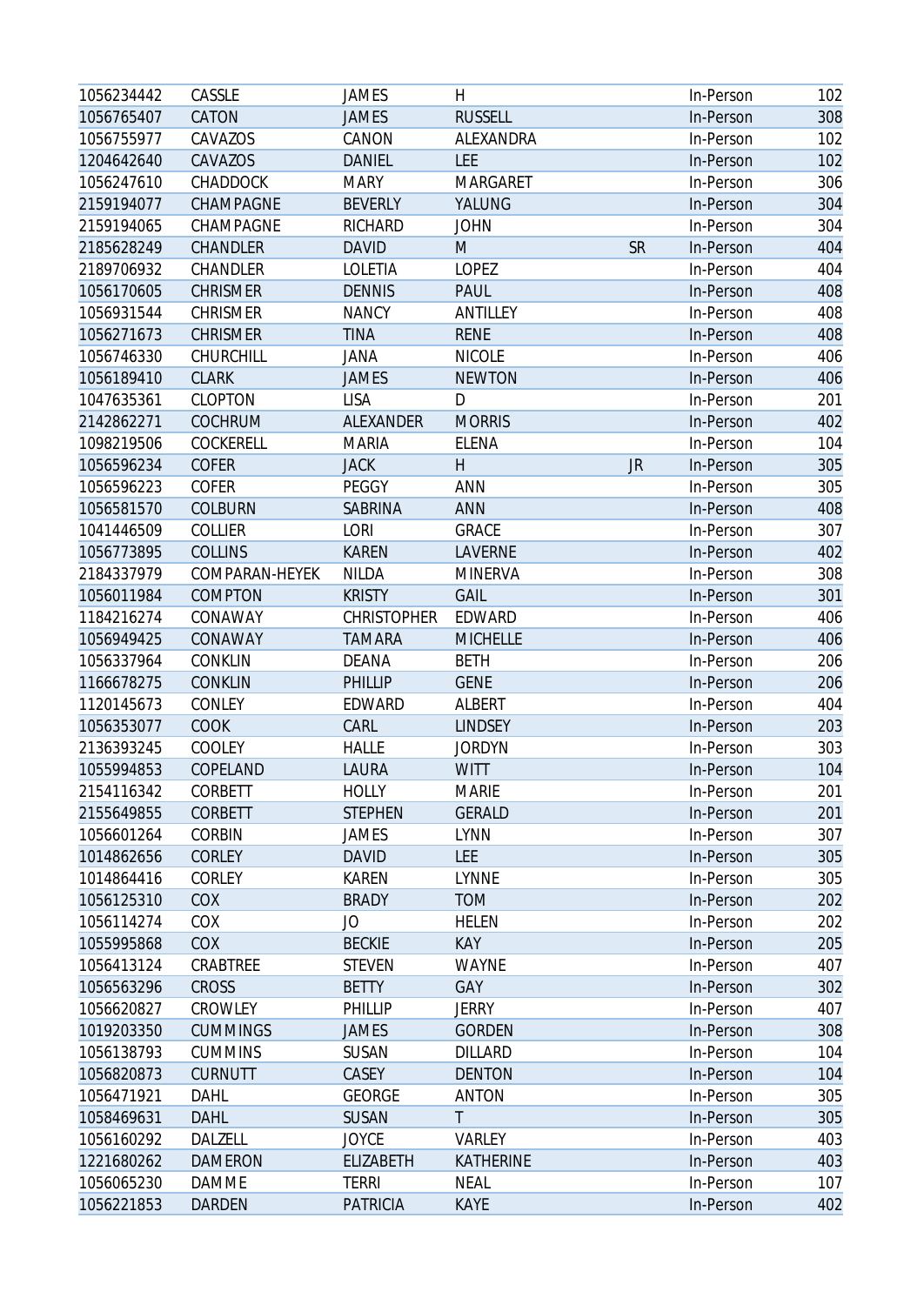| 1056921522               | <b>DAUGHERTY</b>   | <b>SHARON</b>             | <b>DIANE</b>                |    | In-Person | 204        |
|--------------------------|--------------------|---------------------------|-----------------------------|----|-----------|------------|
| 1050508157               | <b>DAVIDSON</b>    | <b>JANICE</b>             | <b>LAVERNE</b>              |    | In-Person | 308        |
| 1051563398               | <b>DAVIDSON</b>    | <b>LONNIE</b>             | <b>DWANE</b>                |    | In-Person | 308        |
| 1148803652               | <b>DAVIS</b>       | <b>JAMES</b>              | LOUIS                       |    | In-Person | 206        |
| 1055999420               | <b>DAVIS</b>       | <b>DAVID</b>              | AL                          |    | In-Person | 303        |
| 1056889925               | <b>DAVIS</b>       | <b>KATHRYN</b>            | ANN                         |    | In-Person | 303        |
| 1056128563               | <b>DAVIS</b>       | CARROLL                   | <b>BRUCE</b>                |    | In-Person | 402        |
| 1056129838               | <b>DAVIS</b>       | CHARLOTTE                 | COMPTON                     |    | In-Person | 402        |
| 1153828512               | <b>DAVIS</b>       | <b>DELBERT</b>            | <b>ALLEN</b>                |    | In-Person | 406        |
| 1181051719               | <b>DAVIS</b>       | <b>GLADYS</b>             | <b>ELAINE</b>               |    | In-Person | 406        |
| 1056349291               | <b>DAVIS</b>       | <b>JAMES</b>              | LAWRENCE                    |    | In-Person | 408        |
| 1056000553               | <b>DEARING</b>     | <b>GINGER</b>             | <b>LEE</b>                  |    | In-Person | 307        |
| 1056000744               | DECKARD            | <b>KENNETH</b>            | <b>RAY</b>                  |    | In-Person | 402        |
| 1056000759               | <b>DECKARD</b>     | <b>MILDRED</b>            | <b>DENIECE</b>              |    | In-Person | 402        |
| 2171733316               | <b>DECKER</b>      | <b>BILLY</b>              | <b>RAY</b>                  |    | In-Person | 405        |
| 2184695311               | <b>DEEG</b>        | <b>BRITTANY</b>           | NICHOLE BARNES              |    | In-Person | 104        |
| 2159997018               | <b>DELGADO</b>     | <b>IGNACIO</b>            | <b>ELMER</b>                |    | In-Person | 304        |
| 1056195509               | <b>DELLA</b>       | <b>GERRIE</b>             | <b>LYNN</b>                 |    | In-Person | 305        |
| 1056833798               | <b>DELOSSANTOS</b> | <b>MIGUEL</b>             |                             |    | In-Person | 105        |
| 1056162091               | <b>DENNIS</b>      | JILL                      | <b>LYNN</b>                 |    | In-Person | 406        |
| 1056001631               | <b>DENNY</b>       | <b>MICHAEL</b>            | <b>BRUCE</b>                |    | In-Person | 102        |
| 1190477348               | <b>DERRICK</b>     | <b>LINDA</b>              | <b>PIPKIN</b>               |    | In-Person | 402        |
| 1059103511               | <b>DICKSON</b>     | <b>CHESTER</b>            | <b>VERNON</b>               | JR | In-Person | 103        |
| 1059103524               | <b>DICKSON</b>     | <b>KAREN</b>              | <b>BROOKS</b>               |    | In-Person | 103        |
| 1189529264               | <b>DIETZ</b>       | AMANDA                    | <b>FAITH</b>                |    | In-Person | 406        |
| 1056002457               | <b>DOAN</b>        | <b>ALTON</b>              | <b>RANDY</b>                |    | In-Person | 409        |
| 1191025372               | <b>DODD</b>        | SARA                      | <b>RIXON</b>                |    | In-Person | 303        |
| 1056921790               | <b>DORMAN</b>      | <b>DAWN</b>               | <b>KATHLEEN</b>             |    | In-Person | 407        |
| 1056003033               | <b>DORMAN</b>      | <b>RICKY</b>              | <b>DUANE</b>                |    | In-Person | 407        |
| 1056690494               | <b>DOSHIER</b>     | <b>DEBRA</b>              | <b>KAY</b>                  |    | In-Person | 101        |
| 1056833526               | <b>DOTY</b>        | <b>TIMOTHY</b>            | <b>DWAINE</b>               |    | In-Person | 303        |
| 2155843005               | <b>DOTY</b>        | <b>TYLER</b>              | <b>EDWARD</b>               |    | In-Person | 303        |
| 1056573117               | <b>DOUGLAS</b>     | <b>SCOTT</b>              | M                           |    | In-Person | 401        |
| 1056935293               | <b>DRENNAN</b>     | <b>RUDITH</b>             | ANN                         |    | In-Person | 306        |
| 1056964441               | <b>DUDGEON</b>     | <b>ROY</b>                | <b>DON</b>                  |    | In-Person | 103        |
| 1056292527               | <b>DUKE</b>        | <b>JAMIE</b>              | <b>RAY</b>                  |    | In-Person | 307        |
| 1056734830               | <b>DUNCAN</b>      | <b>FLOYD</b>              | LEWIS                       |    | In-Person | 403        |
| 1077823946               | <b>DUNCAN</b>      | <b>KIMBERLY</b>           | <b>NICOLE</b>               |    | In-Person | 409        |
| 1056349987               | <b>DUNLAP</b>      | <b>ALDEN</b>              | LOUIS                       | JR | In-Person | 302        |
| 1056352995               | <b>DUNLAP</b>      | <b>MARY</b>               | JO                          |    | In-Person | 302        |
| 1041990409               | <b>DUNN</b>        | JAMES                     | <b>LUCAS</b>                |    | In-Person | 408        |
| 1041990445               | <b>DUNN</b>        | <b>PORTIA</b>             | <b>ANN</b>                  |    | In-Person | 408        |
| 2142377408               | <b>DUPUIS</b>      | CAROLYN                   | С                           |    | In-Person | 105        |
| 1056394403               | <b>DURAN</b>       | <b>MIGUEL</b>             |                             |    | In-Person | 202        |
| 1056139220               | DURAN-ALBUS        | <b>DONNA</b>              |                             |    | In-Person | 307        |
| 1056509920               | <b>EARLY</b>       | CARLA                     | <b>SUE</b>                  |    | In-Person | 402        |
| 1146127397               | EARLY              | <b>JERRY</b>              | <b>DON</b>                  |    | In-Person | 402        |
| 1056897313               | <b>EDINBURGH</b>   | <b>JONNIE</b>             | <b>LYNN</b>                 |    |           | 307        |
|                          | <b>EDINBURGH</b>   |                           |                             |    | In-Person |            |
| 1056481750<br>1056005781 | <b>EDWARDS</b>     | KIRKLAND<br><b>DONNIE</b> | <b>WAYNE</b><br><b>DALE</b> |    | In-Person | 307<br>206 |
| 1056181791               | <b>EDWARDS</b>     | KATHLEEN                  | SYLVIA                      |    | In-Person |            |
|                          |                    |                           |                             |    | In-Person | 206<br>201 |
| 2165143680               | <b>ELKINS</b>      | <b>TAMMY</b>              | <b>DEE</b>                  |    | In-Person |            |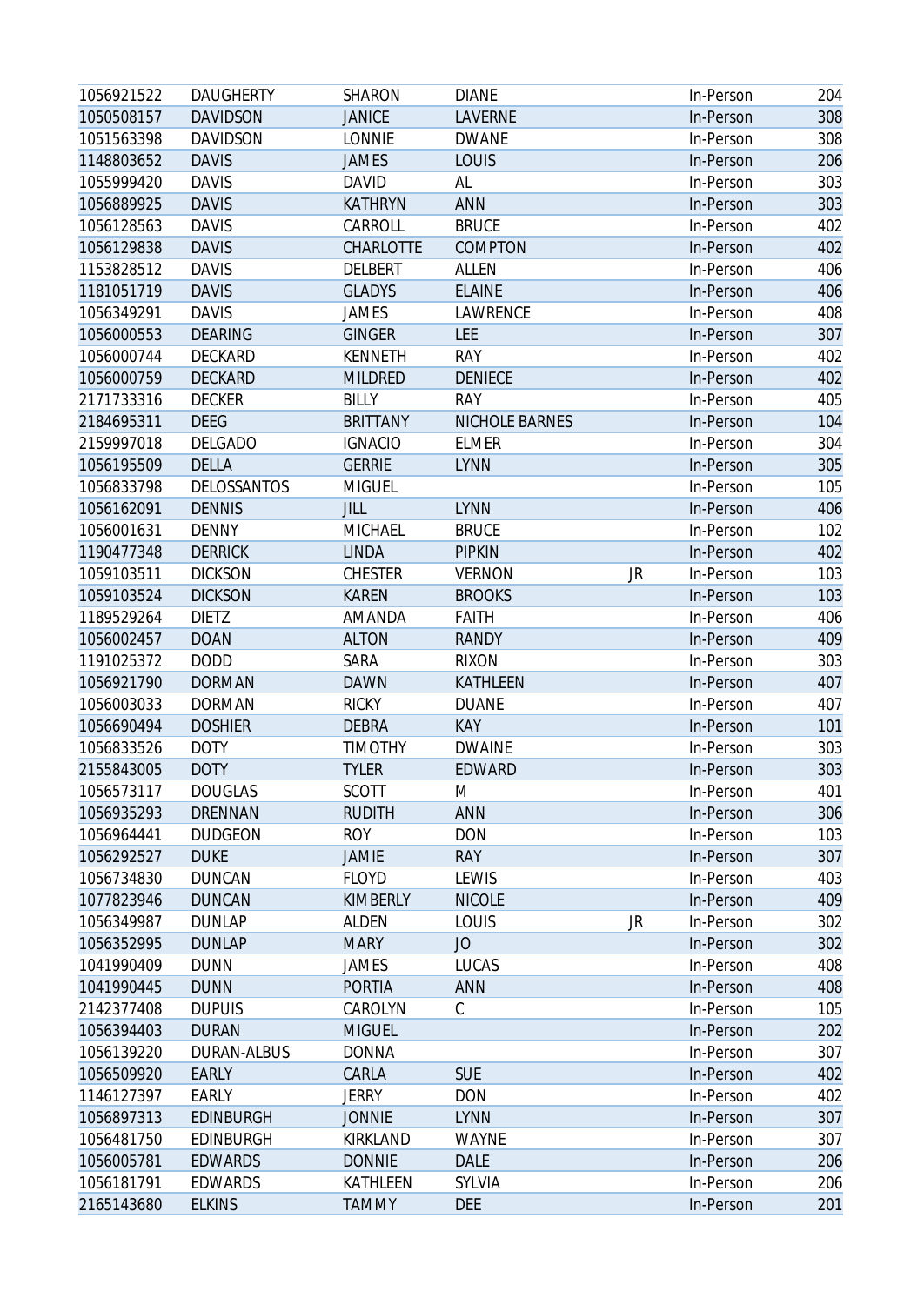| 1175387300 | <b>ELLIS</b>       | <b>DEBRA</b>     | <b>ELAINE</b>       |           | In-Person | 406 |
|------------|--------------------|------------------|---------------------|-----------|-----------|-----|
| 1056006601 | <b>ELLIS</b>       | <b>LARRY</b>     | <b>GENE</b>         |           | In-Person | 406 |
| 1046408831 | <b>ELLIS</b>       | ANN              | <b>BARRERA</b>      |           | In-Person | 409 |
| 1046413298 | <b>ELLIS</b>       | <b>DAVID</b>     | <b>DUANE</b>        |           | In-Person | 409 |
| 1056821631 | <b>ELLISON</b>     | CARLA            | <b>HOBBS</b>        |           | In-Person | 206 |
| 1008120134 | <b>ENCKE</b>       | JIM              | <b>LINDSEY</b>      |           | In-Person | 304 |
| 1056846575 | <b>ENGLISH</b>     | <b>ALVIA</b>     | <b>SUE</b>          |           | In-Person | 406 |
| 1056303094 | <b>ENNIS-BAKER</b> | <b>NANCY</b>     | <b>DIANNE</b>       |           | In-Person | 305 |
| 1056193911 | <b>ENRIQUEZ</b>    | <b>TINA</b>      | CARMEL              |           | In-Person | 202 |
| 1056756558 | <b>EVATT</b>       | <b>MARK</b>      | <b>ALLEN</b>        |           | In-Person | 302 |
| 1056588861 | <b>FALKNER</b>     | JANAE            | <b>RACHELLE</b>     |           | In-Person | 102 |
| 1056008541 | <b>FARMER</b>      | <b>ALLAN</b>     | L                   |           | In-Person | 401 |
| 1056008659 | <b>FARNSWORTH</b>  | <b>CHRISTY</b>   | <b>LYNN</b>         |           | In-Person | 306 |
| 1056275506 | <b>FARNSWORTH</b>  | <b>JOHN</b>      | EDWARD              | <b>JR</b> | In-Person | 306 |
| 1058676891 | <b>FIELD</b>       | SAMUEL           | LOUIS               |           | In-Person | 306 |
| 1056009928 | <b>FINK</b>        | <b>KATRINA</b>   | <b>FRANCES DEAN</b> |           | In-Person | 104 |
| 1056010206 | <b>FITZHUGH</b>    | <b>STELLA</b>    | <b>DOGGETT</b>      |           | In-Person | 404 |
| 1056010425 | <b>FLINT</b>       | <b>HENRY</b>     | <b>LEE</b>          |           | In-Person | 304 |
| 1056129506 | <b>FOREHAND</b>    | GARY             | <b>LYNN</b>         |           | In-Person | 406 |
| 1056384940 | <b>FORKNER</b>     | <b>ROBERT</b>    | <b>LEE</b>          |           | In-Person | 403 |
| 2173778558 | <b>FOWLER</b>      | GARY             | <b>DON</b>          |           | In-Person | 406 |
| 1056027285 | <b>FOWLER</b>      | <b>MARSHA</b>    | <b>HEMBREE</b>      |           | In-Person | 406 |
| 1021252416 | <b>FOX</b>         | <b>DUSTY</b>     | <b>LOGAN</b>        |           | In-Person | 302 |
| 2158400612 | <b>FRANKLIN</b>    | <b>RANDA</b>     | <b>DANIELLE</b>     |           | In-Person | 401 |
| 1056293168 | <b>FRANKLIN</b>    | <b>BECKY</b>     | LAVERNE             |           | In-Person | 404 |
| 1204594770 | <b>FRASER</b>      | <b>JENNIFER</b>  | <b>RUBIO</b>        |           | In-Person | 104 |
| 1056754627 | <b>FRAZIER</b>     | <b>HAILEY</b>    | ELIZABETH           |           | In-Person | 104 |
| 1056523221 | FREEMAN            | <b>DWAYNE</b>    | CLARENCE            |           | In-Person | 206 |
| 1056012677 | <b>FRENCH</b>      | <b>RONALD</b>    | <b>HOWARD</b>       |           | In-Person | 405 |
| 1056359631 | <b>FRY</b>         | <b>JARED</b>     | <b>MICHAEL</b>      |           | In-Person | 105 |
| 1056822248 | GAGE               | KATHLEEN         | <b>WILSON</b>       |           | In-Person | 306 |
| 1056013831 | <b>GANDY</b>       | <b>JAMES</b>     | <b>LEE</b>          |           | In-Person | 105 |
| 2120258451 | GARDUNO            | <b>KETTA</b>     | LOU                 |           | In-Person | 406 |
| 2183849230 | <b>GARNER</b>      | <b>KIM</b>       | <b>DENISE</b>       |           | In-Person | 304 |
| 1056014763 | GARRETT            | <b>MARY</b>      | <b>WILKERSON</b>    |           | In-Person | 104 |
| 1056014771 | <b>GARRETT</b>     | <b>MICHAEL</b>   | <b>LEE</b>          |           | In-Person | 104 |
| 1158453399 | <b>GAUNTT</b>      | JO ANN           | CAROTHERS           |           | In-Person | 306 |
| 1056170241 | <b>GIST</b>        | <b>JOE</b>       | EDDY                |           | In-Person | 105 |
| 1056181789 | GODDARD            | <b>CHRISTINE</b> | <b>EDWARDS</b>      |           | In-Person | 406 |
| 1056159779 | <b>GONZALES</b>    | ARNULFO          | <b>FIDENCIO</b>     | JR        | In-Person | 102 |
| 1056347123 | GONZALES           | <b>CHRISTINE</b> | <b>GUAJARDO</b>     |           | In-Person | 102 |
| 1056908661 | <b>GONZALES</b>    | <b>LYDIA</b>     |                     |           | In-Person | 203 |
| 1056822691 | <b>GOOCH</b>       | <b>PEGGI</b>     | <b>JUNE</b>         |           | In-Person | 101 |
| 1056018431 | <b>GOOCH</b>       | <b>VICTOR</b>    | <b>RAY</b>          |           | In-Person | 101 |
| 1056018567 | <b>GOODMAN</b>     | <b>RODNEY</b>    | PAUL                |           | In-Person | 406 |
| 1020140271 | <b>GOODWIN</b>     | <b>MEREDITH</b>  | JO                  |           | In-Person | 308 |
| 1056175912 | <b>GOODWIN</b>     | <b>JIMMY</b>     | LEE                 |           | In-Person | 408 |
| 2002660222 | <b>GOOLSBY</b>     | PAULA            | <b>JEAN</b>         |           | In-Person | 308 |
| 1056925213 | <b>GOVER</b>       | <b>HOLLY</b>     | LOREE               |           | In-Person | 104 |
| 1146125445 | <b>GRAHAM</b>      | <b>SUSAN</b>     | <b>ELAINE</b>       |           | In-Person | 204 |
| 1056440169 | <b>GRAHAM</b>      | <b>JESSICA</b>   | <b>ANN</b>          |           | In-Person | 303 |
| 1003408392 | <b>GRAHAM</b>      | <b>VICKIE</b>    | LENEZ               |           | In-Person | 303 |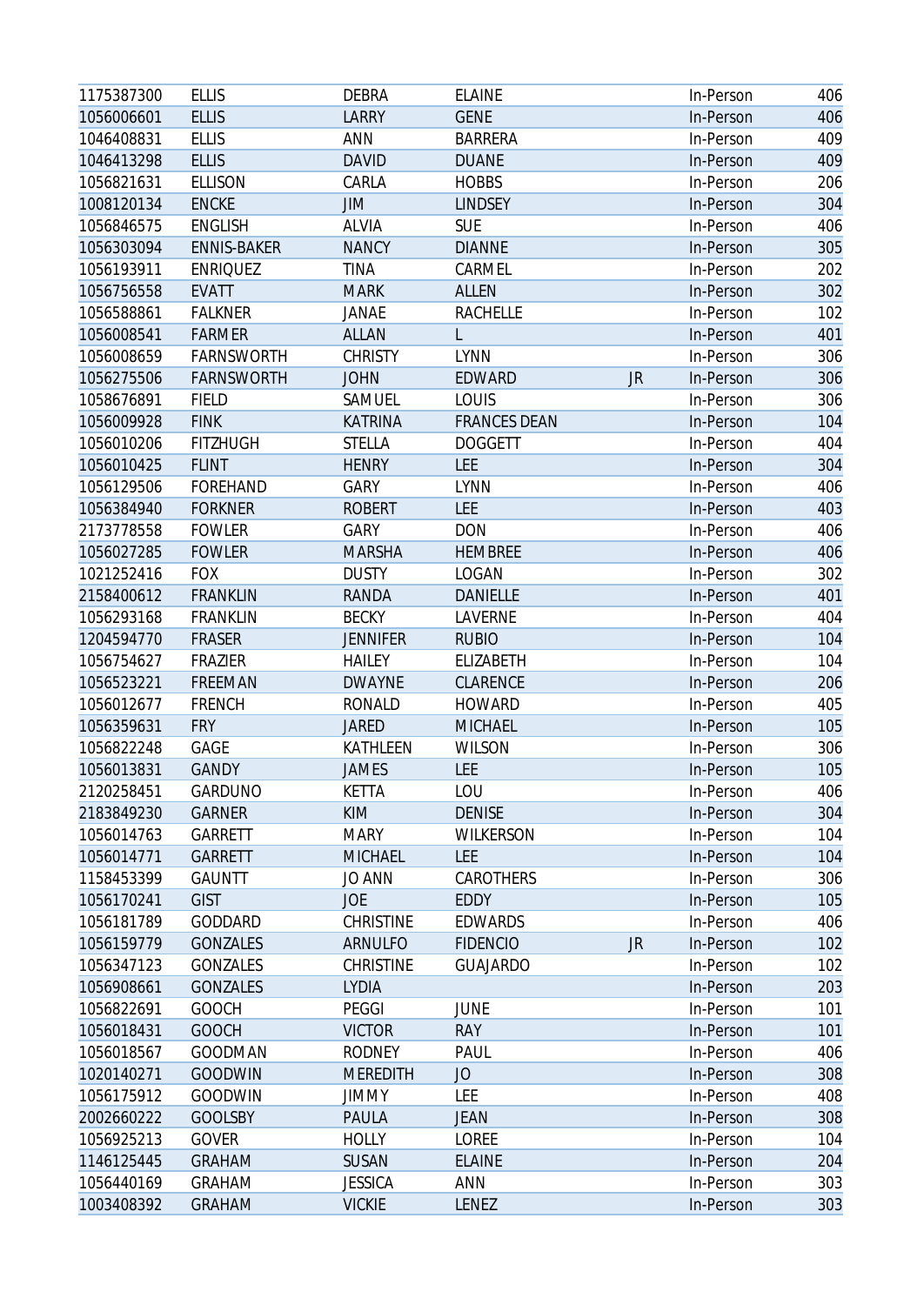| 1056181829 | <b>GRAHAM</b>    | <b>DANNY</b>     | <b>CHARLES</b>   |                    | In-Person | 308 |
|------------|------------------|------------------|------------------|--------------------|-----------|-----|
| 1056181817 | <b>GRAHAM</b>    | <b>JIMMIE</b>    | <b>STOCKTON</b>  |                    | In-Person | 308 |
| 1056243633 | <b>GRAND</b>     | <b>DENNIS</b>    | EDWARD           |                    | In-Person | 206 |
| 1056357050 | <b>GRAND</b>     | LANA             | <b>BEATY</b>     |                    | In-Person | 206 |
| 2001519250 | <b>GRANTHAM</b>  | <b>TODD</b>      | MICHAEL          |                    | In-Person | 307 |
| 1056241973 | <b>GREEN</b>     | <b>DAVID</b>     | <b>BRYAN</b>     |                    | In-Person | 104 |
| 1056020176 | <b>GREER</b>     | <b>MARCIA</b>    | <b>GILCHREST</b> |                    | In-Person | 406 |
| 1056334185 | <b>GREGORY</b>   | <b>RUTH</b>      | LORRAINE         |                    | In-Person | 104 |
| 2162573541 | <b>GREGORY</b>   | <b>SETH</b>      | LEE              |                    | In-Person | 104 |
| 1021873725 | <b>GREGORY</b>   | <b>CECIL</b>     | <b>MARVIN</b>    |                    | In-Person | 307 |
| 1021873773 | <b>GREGORY</b>   | <b>DIANE</b>     | G                |                    | In-Person | 307 |
| 1056161648 | <b>GRIFFITH</b>  | <b>DOROTHY</b>   | COLEMAN          |                    | In-Person | 206 |
| 1056161669 | <b>GRIFFITH</b>  | <b>JAMES</b>     | <b>RAY</b>       |                    | In-Person | 206 |
| 1014174221 | <b>GRIFFON</b>   | SHANDA           | <b>DON</b>       |                    | In-Person | 409 |
| 1056183815 | <b>GRIGGS</b>    | ANN              | <b>FAUBUS</b>    |                    | In-Person | 406 |
| 1056183773 | <b>GRIGGS</b>    | <b>JACK</b>      | <b>ALLEN</b>     |                    | In-Person | 406 |
| 1056862594 | <b>GRIMES</b>    | <b>DARBY</b>     | <b>LYN</b>       |                    | In-Person | 303 |
| 1056822978 | <b>GRIMES</b>    | <b>CYNTHIA</b>   | <b>KAY</b>       |                    | In-Person | 305 |
| 1056020861 | <b>GRIMES</b>    | <b>MORRIS</b>    | <b>DALE</b>      | JR                 | In-Person | 305 |
| 1056332186 | <b>GROTHER</b>   | <b>MICHAEL</b>   | <b>JOHN</b>      | <b>JR</b>          | In-Person | 405 |
| 2128359086 | <b>GUTIERREZ</b> | <b>JESSE</b>     |                  |                    | In-Person | 204 |
| 1056021989 | <b>HAGER</b>     | <b>JANE</b>      | <b>DENNIS</b>    |                    | In-Person | 101 |
| 1056922846 | <b>HAGER</b>     | LAWSON           | <b>JAMES</b>     | JR                 | In-Person | 101 |
| 1056832534 | <b>HALL</b>      | <b>THERESA</b>   | <b>MARIE</b>     |                    | In-Person | 102 |
| 1130997778 | <b>HALL</b>      | <b>ROBERT</b>    | P                |                    | In-Person | 403 |
| 1056844482 | <b>HALL</b>      | <b>ARTHUR</b>    | EDWARD           | JR                 | In-Person | 404 |
| 1056890526 | <b>HALL</b>      | <b>MELINDA</b>   | <b>SCHKADE</b>   |                    | In-Person | 406 |
| 1056336967 | <b>HAMILTON</b>  | <b>DONALD</b>    | E.               |                    | In-Person | 204 |
| 1056023166 | <b>HAMILTON</b>  | CAROLE           | GANNAWAY         |                    | In-Person | 403 |
| 1056922931 | <b>HAMILTON</b>  | <b>RONALD</b>    | <b>JACK</b>      |                    | In-Person | 403 |
| 1162907772 | HAMM             | <b>STEPHANIE</b> | JEAN             |                    | In-Person | 406 |
| 1010301683 | <b>HAMMACK</b>   | <b>JEANELLE</b>  | <b>TIERCE</b>    |                    | In-Person | 305 |
| 1056158430 | <b>HAMPTON</b>   | LEE              | <b>ALLEN</b>     |                    | In-Person | 104 |
| 1056823131 | <b>HANCOCK</b>   | <b>JUDITH</b>    | <b>ELAINE</b>    |                    | In-Person | 101 |
| 1149571385 | <b>HARP</b>      | <b>PRICE</b>     | LEON             |                    | In-Person | 303 |
| 1056024810 | <b>HARPER</b>    | <b>TEXA</b>      | PETERSON         |                    | In-Person | 304 |
| 1056261102 | <b>HARPER</b>    | <b>STEPHANIE</b> | <b>SCOTT</b>     |                    | In-Person | 306 |
| 1026756254 | <b>HASTINGS</b>  | LELAND           | <b>SCOTT</b>     |                    | In-Person | 306 |
| 1062670575 | <b>HAWKINS</b>   | LISA             | <b>LYNN</b>      |                    | In-Person | 105 |
| 1056640440 | <b>HAWKINS</b>   | <b>ROBERT</b>    | <b>ROY</b>       | $\mathop{\rm III}$ | In-Person | 105 |
| 1056146681 | <b>HAWKINS</b>   | JOE              | <b>NEIL</b>      |                    | In-Person | 402 |
| 1056126899 | <b>HAYES</b>     | <b>JERRY</b>     | DAN              |                    | In-Person | 402 |
| 1056126881 | <b>HAYES</b>     | JO               | <b>MILLER</b>    |                    | In-Person | 402 |
| 1056131074 | <b>HAYNES</b>    | CAROL            | <b>ANN</b>       |                    | In-Person | 104 |
| 1056131003 | <b>HAYNES</b>    | SUSAN            | <b>NELL</b>      |                    | In-Person | 306 |
| 1056161790 | <b>HEARD</b>     | <b>PATRICK</b>   | CARROLL          |                    | In-Person | 101 |
| 1056198612 | <b>HENRY</b>     | <b>ROSE</b>      | WHEELER          |                    | In-Person | 204 |
| 1167277241 | <b>HERMOSO</b>   | <b>HEATHER</b>   | <b>ELIZABETH</b> |                    | In-Person | 101 |
| 1056967682 | HERNANDEZ        | <b>SERGIO</b>    | GARZA            |                    | In-Person | 101 |
| 1056028213 | <b>HERNANDEZ</b> | <b>GLORIA</b>    | <b>ROMERO</b>    |                    | In-Person | 202 |
| 1056028266 | HERNANDEZ        | <b>MIKE</b>      | PEREZ            |                    | In-Person | 202 |
| 1056486236 | HERNANDEZ        | CYNTHIA          | ANN              |                    | In-Person | 203 |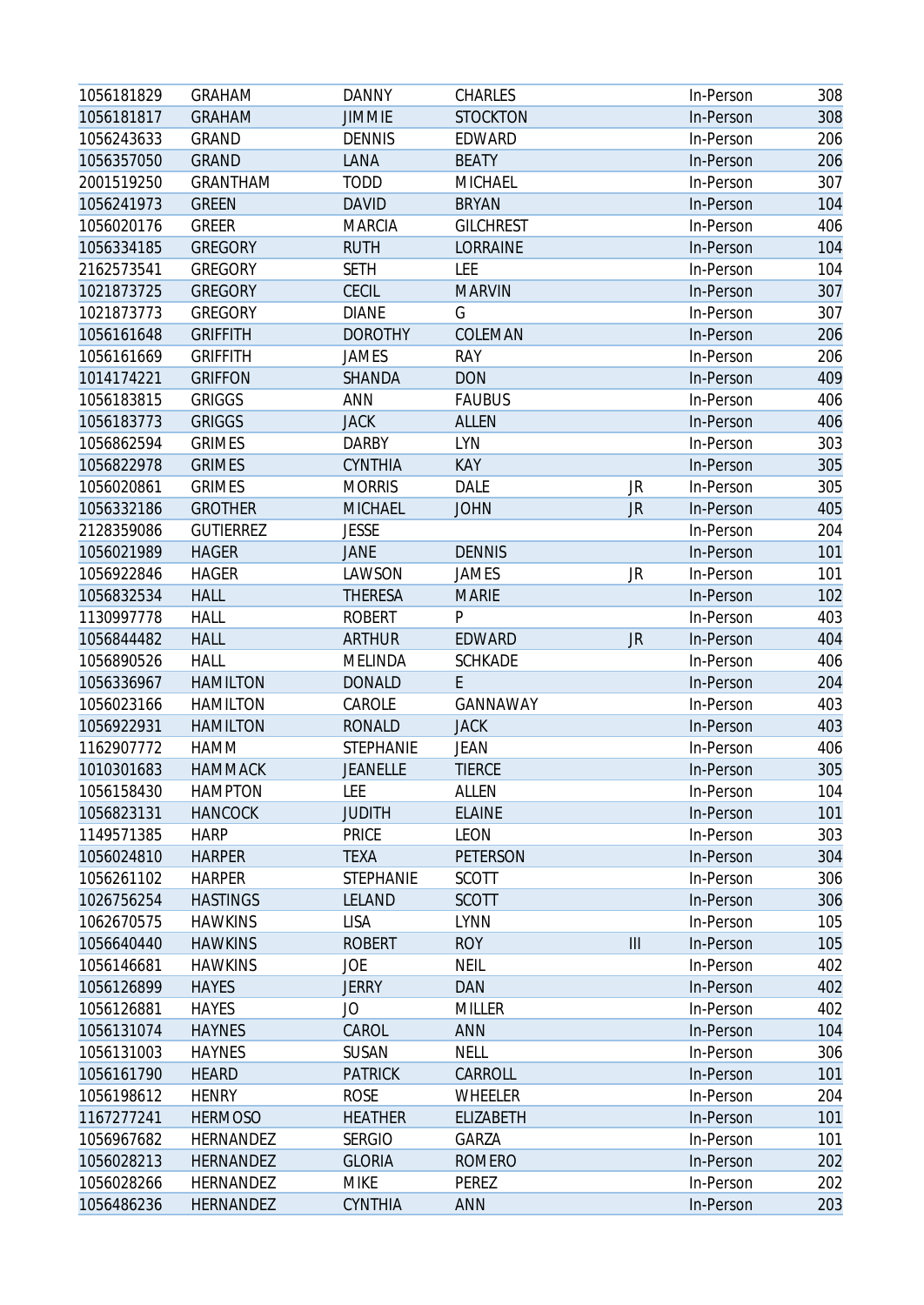| 1056713970 | HERNANDEZ         | <b>PATRICIA</b>    |                   |           | In-Person | 203 |
|------------|-------------------|--------------------|-------------------|-----------|-----------|-----|
| 1056028629 | <b>HERRING</b>    | WELDON             | LEE               |           | In-Person | 105 |
| 2184338006 | <b>HEYEK</b>      | <b>ERNEST</b>      | <b>ANIS</b>       |           | In-Person | 308 |
| 1056029033 | <b>HICKAM</b>     | CALVIN             | LEONARD           | <b>JR</b> | In-Person | 204 |
| 1056932788 | <b>HIGGINS</b>    | <b>BETTINA</b>     | <b>MURIEL</b>     |           | In-Person | 308 |
| 1056029566 | <b>HILL</b>       | <b>GERALDINE</b>   | <b>BLUDSWORTH</b> |           | In-Person | 101 |
| 1056029725 | <b>HILL</b>       | <b>RONALD</b>      | LEE               |           | In-Person | 101 |
| 1056477745 | <b>HILL</b>       | <b>EDDIE</b>       | <b>DWAYNE</b>     |           | In-Person | 201 |
| 1056477732 | <b>HILL</b>       | <b>MELINDA</b>     | <b>JOY</b>        |           | In-Person | 201 |
| 1040461644 | <b>HILL</b>       | LEA                | <b>ANN</b>        |           | In-Person | 303 |
| 2159447081 | <b>HITCHCOCK</b>  | <b>CHRISTIE</b>    | JO                |           | In-Person | 306 |
| 1056158288 | <b>HODGES</b>     | <b>MARY</b>        | <b>HENRY</b>      |           | In-Person | 305 |
| 1056030435 | <b>HODGES</b>     | <b>STEVEN</b>      | <b>ROBERT</b>     |           | In-Person | 305 |
| 1056030490 | <b>HOEFER</b>     | <b>BARRY</b>       |                   |           | In-Person | 302 |
| 1056030517 | <b>HOEFER</b>     | <b>LINDA</b>       | <b>ANN</b>        |           | In-Person | 302 |
| 1011059116 | <b>HOLCOMB</b>    | <b>KENNETH</b>     | <b>WAYNE</b>      |           | In-Person | 305 |
| 1056031541 | <b>HOLSON</b>     | <b>CHRIS</b>       | LANE              |           | In-Person | 303 |
| 1056031556 | <b>HOLSON</b>     | <b>DORIS ANN</b>   | CARLILE           |           | In-Person | 406 |
| 1056823815 | <b>HOPPE</b>      | <b>ELEANOR</b>     | <b>SELLERS</b>    |           | In-Person | 406 |
| 1056032168 | <b>HOPPE</b>      | <b>ROBERT</b>      | <b>HEYWARD</b>    |           | In-Person | 406 |
| 1059946974 | <b>HORRELL</b>    | <b>APRIL</b>       | ANN               |           | In-Person | 204 |
| 1056432781 | <b>HORVATH</b>    | <b>PATRICIA</b>    | <b>LOUISE</b>     |           | In-Person | 401 |
| 2164276828 | <b>HOSICK</b>     | <b>ADELLE</b>      | <b>LYNN</b>       |           | In-Person | 303 |
| 2154208646 | <b>HOSICK</b>     | <b>PAUL</b>        | <b>DOUGLAS</b>    |           | In-Person | 303 |
| 2124177956 | <b>HOUGHTALEN</b> | <b>LORI</b>        | <b>MARIE</b>      |           | In-Person | 402 |
| 1056823870 | <b>HOUSE</b>      | <b>BARBARA</b>     | <b>MCNELLY</b>    |           | In-Person | 306 |
| 1056032678 | <b>HOUSE</b>      | <b>ROBERT</b>      | <b>FRANKLIN</b>   |           | In-Person | 306 |
| 1132146397 | <b>HOUSER</b>     | RANDALYN           | KATHLEEN          |           | In-Person | 406 |
| 1056032728 | <b>HOUSTON</b>    | RICHARD            | <b>FRANKLIN</b>   |           | In-Person | 105 |
| 1056032744 | <b>HOWARD</b>     | ANN                | <b>SEILER</b>     |           | In-Person | 305 |
| 1056032802 | <b>HOWARD</b>     | CHARLES            | LEE               |           | In-Person | 305 |
| 1012651089 | <b>HOWARD</b>     | <b>CONNIE</b>      | <b>STONE</b>      |           | In-Person | 306 |
| 1056032915 | <b>HOWARD</b>     | <b>ROBERT</b>      | <b>AARON</b>      |           | In-Person | 306 |
| 1036340333 | <b>HOWARD</b>     | <b>WILLIAM</b>     | <b>THOMAS</b>     |           | In-Person | 306 |
| 1082464585 | <b>HUDGINS</b>    | <b>MARK</b>        | K                 |           | In-Person | 201 |
| 1056434094 | <b>HUGHES</b>     | <b>GERTRUDE</b>    | <b>ANNA</b>       |           | In-Person | 305 |
| 2174010628 | <b>HUMPHRIES</b>  | CHAD               | <b>BRYAN</b>      |           | In-Person | 308 |
| 1129868221 | <b>HUMPHRIES</b>  | <b>KELLI</b>       | <b>DAWN</b>       |           | In-Person | 308 |
| 1056033976 | <b>HUNT</b>       | <b>MARK</b>        | <b>DOUGLAS</b>    |           | In-Person | 104 |
| 1144010719 | <b>HURLEY</b>     | <b>ASHLEY</b>      | <b>ALEEN</b>      |           | In-Person | 306 |
| 1144201511 | <b>HURLEY</b>     | SAMUEL             | JAMES             |           | In-Person | 306 |
| 1211944009 | <b>HUSTON</b>     | <b>JOSEPH</b>      | <b>MICHAEL</b>    |           | In-Person | 404 |
| 1173160210 | <b>HUTSON</b>     | <b>CHRISTOPHER</b> | <b>ROY</b>        |           | In-Person | 302 |
| 1013747266 | <b>HUTT</b>       | <b>JASON</b>       | <b>PAUL</b>       |           | In-Person | 308 |
| 1056746923 | <b>HUTT</b>       | SONJA              | LEA               |           | In-Person | 308 |
| 1056034423 | <b>ICE</b>        | <b>DAVID</b>       | <b>NEIL</b>       |           | In-Person | 407 |
| 1056034512 | <b>INGALSBE</b>   | <b>LYNN</b>        | <b>REED</b>       |           | In-Person | 406 |
| 1056474065 | <b>JACKSON</b>    | <b>STEVANIE</b>    | SUZANNE           |           | In-Person | 104 |
| 1056154704 | <b>JACKSON</b>    | <b>STEPHEN</b>     | <b>JEFFERY</b>    |           | In-Person | 401 |
| 1169660741 | <b>JACKSON</b>    | ZACHARY            | <b>JAKE</b>       |           | In-Person | 401 |
| 2124532487 | <b>JACKSON</b>    | JAMES              | <b>ALLAN</b>      |           | In-Person | 408 |
| 2124532516 | <b>JACKSON</b>    | <b>ROBIN</b>       | COPE              |           | In-Person | 408 |
|            |                   |                    |                   |           |           |     |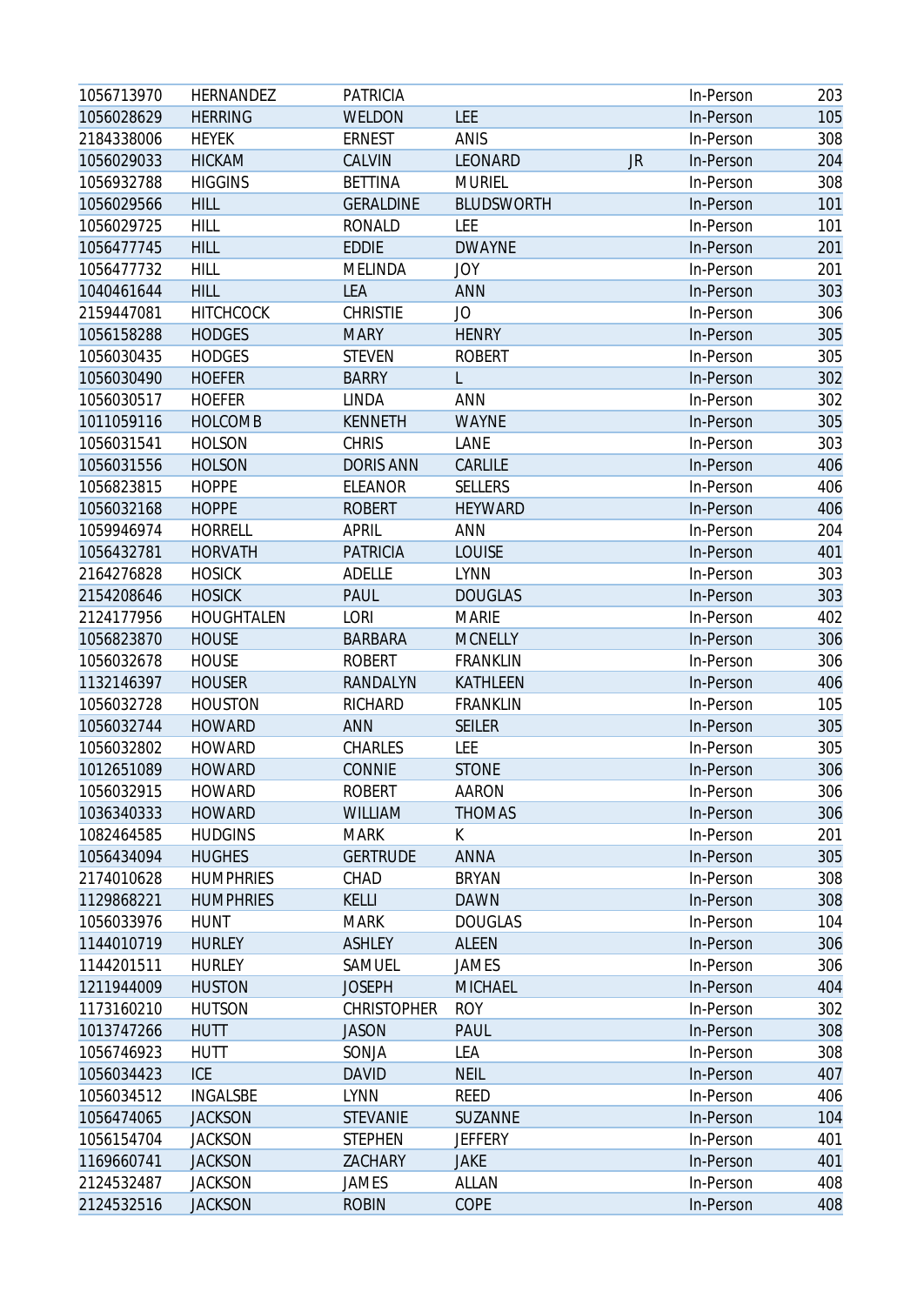| 1168542715 | <b>JAKLEWICZ</b>   | <b>GREGORY</b>  |                |               | In-Person | 103 |
|------------|--------------------|-----------------|----------------|---------------|-----------|-----|
| 2151300853 | <b>JAMES</b>       | <b>BILL</b>     | <b>JEFFERY</b> | JR            | In-Person | 301 |
| 1056187703 | <b>JANSSEN</b>     | <b>BETTY</b>    | LORRAINE       |               | In-Person | 305 |
| 1056187719 | <b>JANSSEN</b>     | LAVERNE         | <b>ALLAN</b>   |               | In-Person | 305 |
| 1056035938 | JAY                | <b>BOBBIE</b>   | COCKRELL       |               | In-Person | 406 |
| 1056629145 | JAY                | <b>ANDREA</b>   | <b>GAIL</b>    |               | In-Person | 408 |
| 1026648737 | <b>JENKINS</b>     | <b>OCIE</b>     | ZACK           |               | In-Person | 407 |
| 1056037060 | <b>JOHNSON</b>     | <b>MARGARET</b> | <b>HUNTER</b>  |               | In-Person | 105 |
| 1056838483 | <b>JOHNSON</b>     | <b>KEVIN</b>    | <b>STEWART</b> |               | In-Person | 306 |
| 1056367089 | <b>JOINER</b>      | <b>DANNY</b>    | KAY            | <b>JR</b>     | In-Person | 401 |
| 1197188490 | <b>JOINER</b>      | <b>HOLLY</b>    | <b>HUNTER</b>  |               | In-Person | 401 |
| 1056911625 | <b>JONES</b>       | <b>MICHAEL</b>  | <b>DAN</b>     | JR            | In-Person | 108 |
| 1056769814 | <b>JONES</b>       | <b>ROBIN</b>    | <b>LYNN</b>    |               | In-Person | 108 |
| 2156677362 | <b>JONES</b>       | <b>JOSHUA</b>   | NATHANIEL      |               | In-Person | 202 |
| 1056824397 | <b>JONES</b>       | <b>PATRICIA</b> | CARTER         |               | In-Person | 205 |
| 1056038988 | <b>JONES</b>       | <b>ROY</b>      | ALEXANDER      | $\mathbf{II}$ | In-Person | 205 |
| 1056652411 | <b>JONES</b>       | <b>DARRICK</b>  | <b>DENITA</b>  |               | In-Person | 303 |
| 1192086817 | <b>JONES</b>       | <b>ERICA</b>    | <b>ABNEY</b>   |               | In-Person | 303 |
| 1056132337 | <b>JONES</b>       | ARLIETA         | <b>FERN</b>    |               | In-Person | 305 |
| 1056038216 | <b>JONES</b>       | <b>DAVID</b>    | <b>RAY</b>     |               | In-Person | 305 |
| 1056201245 | <b>JONES</b>       | RANDALL         | <b>WAYNE</b>   |               | In-Person | 306 |
| 1056038704 | <b>JONES</b>       | <b>LUCY</b>     | <b>PURSCH</b>  |               | In-Person | 402 |
| 1056039089 | <b>JONES</b>       | <b>TROY</b>     | <b>MARK</b>    |               | In-Person | 402 |
| 1056496877 | <b>JONES</b>       | <b>PATRICIA</b> | <b>ANN</b>     |               | In-Person | 407 |
| 1155178787 | <b>JORGENSON</b>   | <b>LLOYD</b>    | <b>HOWARD</b>  |               | In-Person | 401 |
| 1056039425 | <b>JOY</b>         | <b>ROBERT</b>   | <b>EUGENE</b>  |               | In-Person | 402 |
| 1157953764 | <b>JURIKA-OWEN</b> | <b>DAINA</b>    |                |               | In-Person | 104 |
| 1192061656 | KANYANGE           | <b>BEATRICE</b> |                |               | In-Person | 401 |
| 2137103344 | <b>KEARNY</b>      | D DEE           | <b>MORRIS</b>  |               | In-Person | 103 |
| 1024927340 | <b>KEARNY</b>      | <b>HENRY</b>    | <b>JOSEPH</b>  |               | In-Person | 103 |
| 1039809848 | KELLEY             | <b>DIRINDIA</b> | <b>SUE</b>     |               | In-Person | 102 |
| 1039809853 | <b>KELLEY</b>      | <b>RONALD</b>   | <b>WAYNE</b>   |               | In-Person | 102 |
| 2121764195 | KELLEY             | MICHAEL         | <b>JOSEPH</b>  |               | In-Person | 307 |
| 1056199487 | KELLEY             | <b>SHERRY</b>   | <b>DAVIS</b>   |               | In-Person | 406 |
| 1002460790 | <b>KERR</b>        | <b>FRANCES</b>  | <b>BAKER</b>   |               | In-Person | 305 |
| 1021243757 | <b>KEY</b>         | <b>NANCY</b>    | <b>JEAN</b>    |               | In-Person | 101 |
| 1056209457 | KIDWELL            | <b>JOYCE</b>    | LEE            |               | In-Person | 405 |
| 1056672211 | <b>KILMER</b>      | <b>JOHN</b>     | <b>SCOTT</b>   |               | In-Person | 104 |
| 1056636167 | <b>KILMER</b>      | WENDY           | ELIZABETH      |               | In-Person | 104 |
| 1056041625 | <b>KING</b>        | <b>AUSTIN</b>   | <b>IRVIN</b>   |               | In-Person | 102 |
| 1179159997 | <b>KING</b>        | <b>REINI</b>    | DAE            |               | In-Person | 104 |
| 1056870994 | <b>KING</b>        | <b>RYAN</b>     | <b>REID</b>    |               | In-Person | 104 |
| 1056041641 | <b>KING</b>        | <b>BOYD</b>     | SHERMAN        |               | In-Person | 301 |
| 1056041878 | <b>KING</b>        | <b>LYNN</b>     | M              |               | In-Person | 301 |
| 1056693353 | <b>KINGSTON</b>    | <b>JIMMIE</b>   | DALE           |               | In-Person | 204 |
| 2188413514 | KINNEAR            | <b>JANIS</b>    | <b>LEE</b>     |               | In-Person | 408 |
| 2188413522 | <b>KINNEAR</b>     | <b>RICHARD</b>  | <b>GENE</b>    |               | In-Person | 408 |
| 1092274538 | <b>KIRBY</b>       | <b>HOLLY</b>    | CAROLINE       |               | In-Person | 308 |
| 1092293214 | <b>KIRBY</b>       | <b>STEPHEN</b>  | <b>MILES</b>   |               | In-Person | 308 |
| 1056191017 | <b>KIRK</b>        | <b>CLIFTON</b>  | <b>DANIELS</b> |               | In-Person | 306 |
| 1056834792 | <b>KIRK</b>        | <b>DONNA</b>    | MAE            |               | In-Person | 306 |
| 1206489180 | <b>KOEPKE</b>      | SARAH           | <b>NICHOLE</b> |               | In-Person | 103 |
|            |                    |                 |                |               |           |     |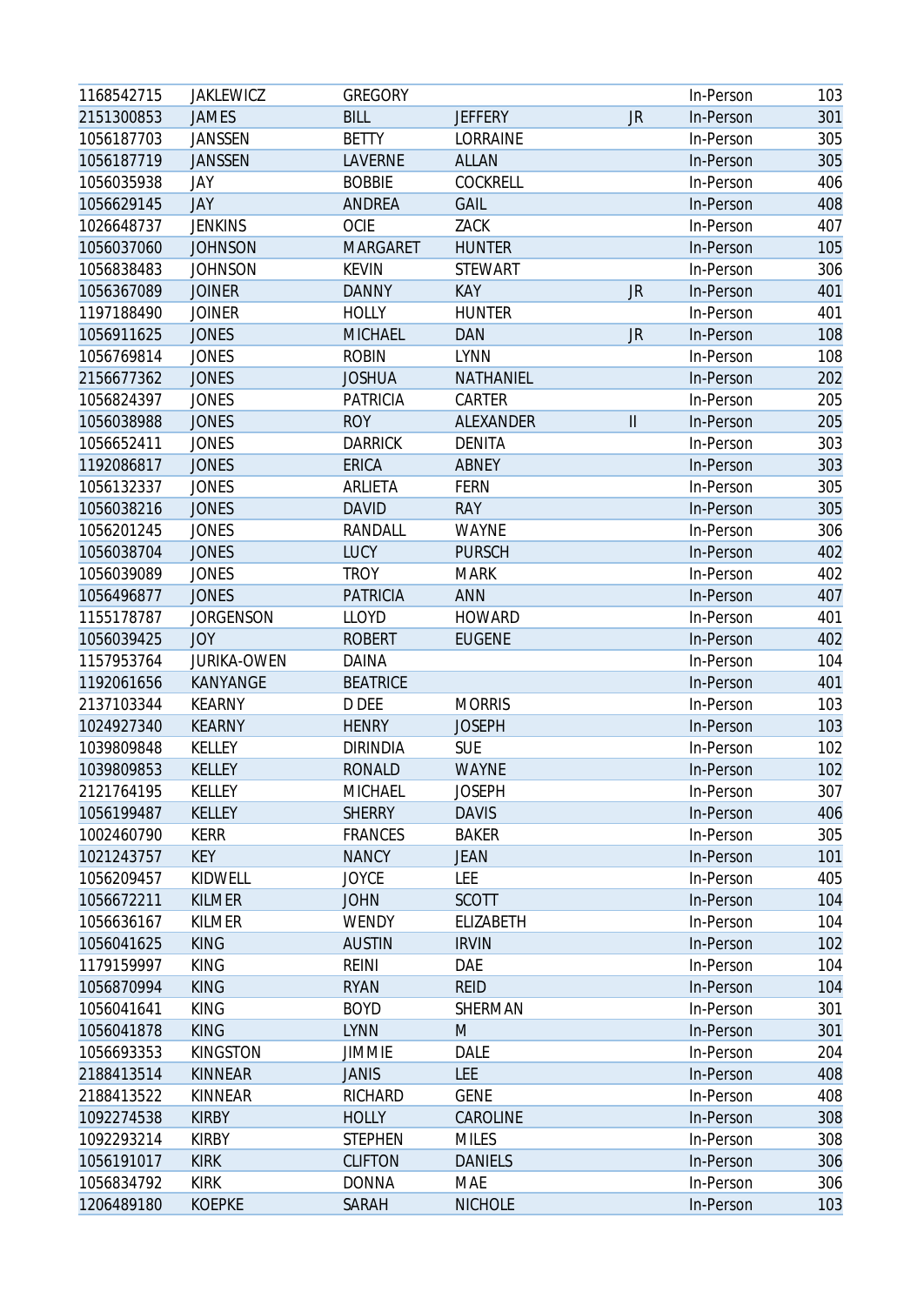| 1023231058 | <b>KOPER</b>     | <b>STANLEY</b>     | <b>ROY</b>      |   | In-Person | 307 |
|------------|------------------|--------------------|-----------------|---|-----------|-----|
| 1056154409 | <b>KOWATCH</b>   | <b>ALISON</b>      | PHILA           |   | In-Person | 104 |
| 1203199040 | <b>KRAUSE</b>    | RANDI              | <b>MICHELE</b>  |   | In-Person | 406 |
| 1056267914 | <b>LAMPERT</b>   | <b>BRUCE</b>       | <b>ALLAN</b>    |   | In-Person | 406 |
| 1056044483 | LANDERS          | JAMES              | <b>RALPH</b>    |   | In-Person | 406 |
| 1018677322 | LANDERS          | <b>AMY</b>         | <b>LYNN</b>     |   | In-Person | 409 |
| 1056695888 | LANDERS          | <b>JAMIE</b>       | <b>ARTHUR</b>   |   | In-Person | 409 |
| 1099155585 | LARKIN           | SAMUEL             | <b>DALE</b>     |   | In-Person | 104 |
| 1051587768 | LAUGHLIN         | <b>MARY</b>        | <b>SUE</b>      |   | In-Person | 206 |
| 1056766408 | LAWSON           | <b>CHASITY</b>     | <b>MICHELLE</b> |   | In-Person | 103 |
| 1056667475 | LAYLAND          | <b>CHRISTOPHER</b> | M               |   | In-Person | 303 |
| 1056941587 | <b>LEMASTERS</b> | <b>PHILIP</b>      |                 |   | In-Person | 103 |
| 1056331023 | LEMERY           | <b>MARSHA</b>      | MAE             |   | In-Person | 402 |
| 1075001868 | <b>LESTER</b>    | <b>JON</b>         | JAY             |   | In-Person | 406 |
| 1074999724 | <b>LESTER</b>    | <b>LISA</b>        | <b>GAYLE</b>    |   | In-Person | 406 |
| 1056309042 | LEWIS            | <b>MARK</b>        | <b>ELLIOTT</b>  |   | In-Person | 402 |
| 1001238936 | LEWIS            | <b>MONTY</b>       | <b>BRENT</b>    |   | In-Person | 406 |
| 1056050663 | <b>LILES</b>     | <b>NANCI</b>       | <b>LYNETTE</b>  |   | In-Person | 306 |
| 1056394211 | LINEBAUGH        | LINDA              | KAY             |   | In-Person | 307 |
| 1056170358 | <b>LOFTIN</b>    | <b>GLENDA</b>      | KAY             |   | In-Person | 103 |
| 1056590610 | LOMAX            | <b>EMILY</b>       | <b>GAYLE</b>    |   | In-Person | 308 |
| 1037191587 | <b>LONG</b>      | <b>DONNA</b>       | <b>MOYERS</b>   |   | In-Person | 306 |
| 1055988680 | LONGMIRE         | <b>DINA</b>        | <b>JEAN</b>     |   | In-Person | 302 |
| 1056048520 | <b>LOOMIS</b>    | <b>DONALD</b>      | <b>DUANE</b>    |   | In-Person | 102 |
| 1056170531 | <b>LOOMIS</b>    | <b>ROBBIE</b>      | <b>LYNN</b>     |   | In-Person | 102 |
| 1056049427 | LUCAS            | CAROL              | ANN             |   | In-Person | 305 |
| 1170622335 | LUCAS            | <b>SCOTT</b>       | C               |   | In-Person | 305 |
| 1056522007 | <b>LUECKE</b>    | <b>CHRISTY</b>     | <b>JOLLY</b>    |   | In-Person | 305 |
| 2156004395 | LUNA             | <b>BRIAN</b>       | <b>DAVID</b>    |   | In-Person | 406 |
| 1056149562 | LUNSFORD         | <b>MARVIN</b>      | <b>DALE</b>     |   | In-Person | 101 |
| 1056149558 | LUNSFORD         | <b>PATRICIA</b>    | <b>DIANN</b>    |   | In-Person | 101 |
| 1056298015 | <b>LUSK</b>      | <b>MALTA</b>       | <b>MARTIN</b>   |   | In-Person | 104 |
| 1056066062 | LUTTRELL         | <b>DARLENE</b>     | <b>HUNT</b>     |   | In-Person | 306 |
| 1056049709 | LUTTRELL         | <b>KEITH</b>       | <b>WAYNE</b>    |   | In-Person | 306 |
| 1056049905 | <b>MABRY</b>     | <b>DIXIE</b>       | <b>MCGUYER</b>  |   | In-Person | 203 |
| 1056049914 | <b>MABRY</b>     | <b>GARY</b>        | <b>WAYNE</b>    |   | In-Person | 203 |
| 1056050103 | <b>MADDOX</b>    | RAY                | <b>ARTHUR</b>   | Ш | In-Person | 406 |
| 1056572256 | <b>MANKIN</b>    | <b>KELLE</b>       | <b>DENISE</b>   |   | In-Person | 104 |
| 1056051162 | <b>MARSHALL</b>  | <b>DONNA</b>       | <b>MORRIS</b>   |   | In-Person | 104 |
| 1056126457 | <b>MARTIN</b>    | <b>CHESLEY</b>     | EGAN            |   | In-Person | 102 |
| 1056825486 | <b>MARTIN</b>    | JULIA              | <b>MCLEAN</b>   |   | In-Person | 406 |
| 1056052045 | <b>MARTIN</b>    | <b>SIMON</b>       | <b>JAMES</b>    |   | In-Person | 406 |
| 1217086859 | <b>MARTINEZ</b>  | <b>MADONNA</b>     | <b>MEGAN</b>    |   | In-Person | 301 |
| 1055995658 | <b>MATCHETT</b>  | <b>STEPHANIE</b>   | <b>ROSE</b>     |   | In-Person | 202 |
| 1221181580 | <b>MATHIS</b>    | PAUL               | <b>DAVID</b>    |   | In-Person | 304 |
| 1160379285 | <b>MATSCHEK</b>  | KAYLA              | <b>RENEE</b>    |   | In-Person | 307 |
| 1056727298 | MAXWELL          | KATHARINE          | <b>MARIE</b>    |   | In-Person | 403 |
| 1056053795 | <b>MAY</b>       | <b>DOUGLAS</b>     | LEE             |   | In-Person | 304 |
| 1046192908 | <b>MAYER</b>     | <b>ETHELENE</b>    | PAUL            |   | In-Person | 407 |
| 1056054300 | <b>MCALPIN</b>   | <b>MARCEIL</b>     | <b>JAMES</b>    |   | In-Person | 301 |
| 1056054385 | <b>MCAULIFFE</b> | <b>SHERRI</b>      | <b>KIMMEY</b>   |   | In-Person | 202 |
| 1056632633 | <b>MCAULIFFE</b> | <b>BRANDON</b>     | <b>JOSEPH</b>   |   | In-Person | 305 |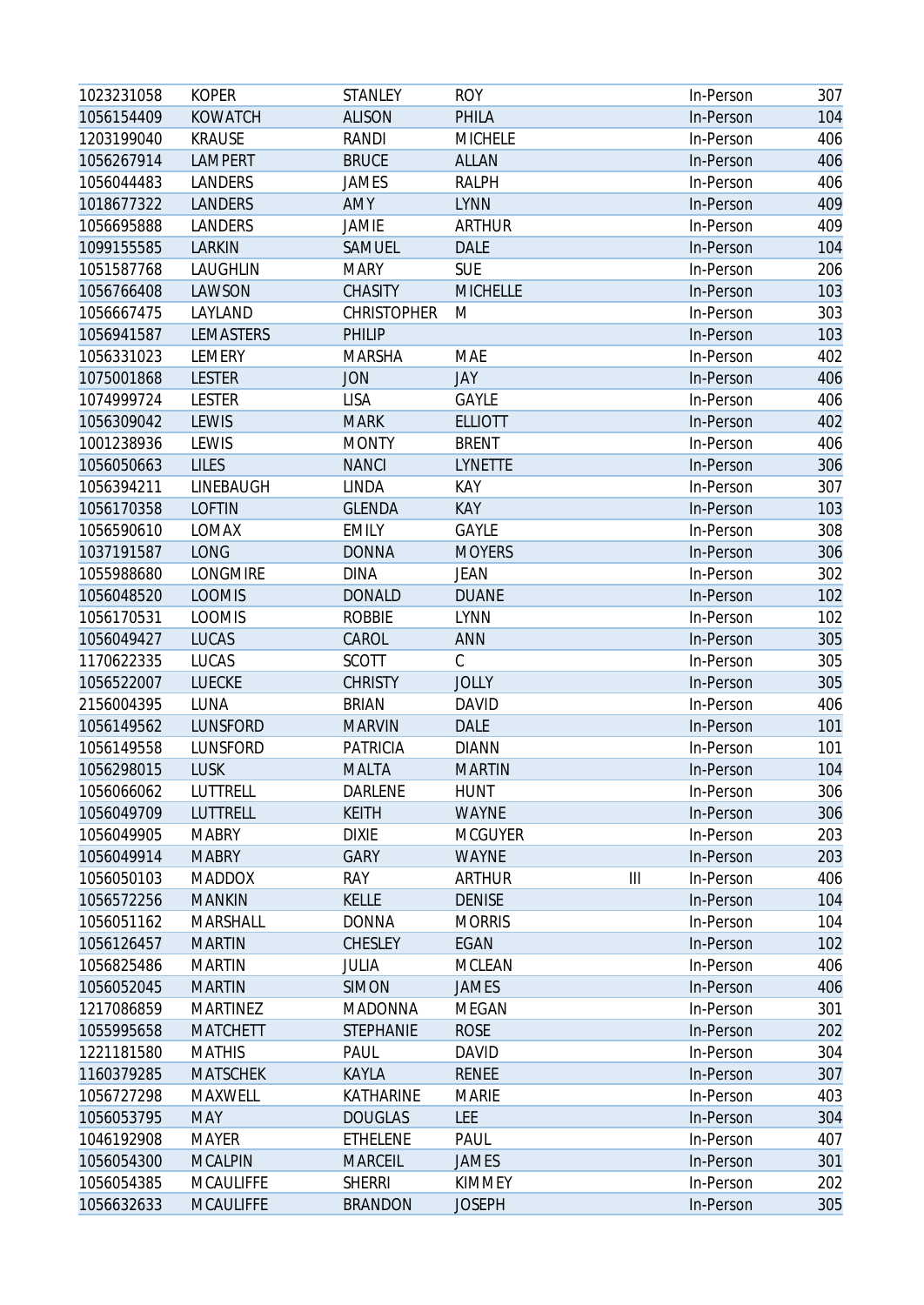| 1056054521 | <b>MCCALEB</b>   | <b>GARY</b>     | DAY               |                            | In-Person | 402 |
|------------|------------------|-----------------|-------------------|----------------------------|-----------|-----|
| 1056056271 | <b>MCFADDEN</b>  | <b>ALTON</b>    | <b>DALE</b>       |                            | In-Person | 202 |
| 1056797219 | <b>MCIVER</b>    | <b>ROYCE</b>    | <b>BRITTON</b>    |                            | In-Person | 308 |
| 1056056988 | <b>MCKEEHAN</b>  | <b>MARK</b>     | CRAIG             |                            | In-Person | 101 |
| 1056823051 | MCKEEHAN         | <b>NANNETTE</b> | <b>YVONNE</b>     |                            | In-Person | 101 |
| 2153618173 | <b>MCLEAN</b>    | <b>HANNAH</b>   | <b>NOELLE</b>     |                            | In-Person | 406 |
| 1016799095 | <b>MCLEAN</b>    | <b>SCOTT</b>    | <b>LOCKER</b>     |                            | In-Person | 406 |
| 1016734899 | <b>MCLEAN</b>    | <b>SUSAN</b>    | <b>LEE</b>        |                            | In-Person | 406 |
| 1056496395 | MCMILLAN         | JEANA           | LEIANNE           |                            | In-Person | 102 |
| 1056007291 | <b>MEADOR</b>    | <b>EMILY</b>    | <b>ERNST</b>      |                            | In-Person | 104 |
| 1056058357 | <b>MEADOR</b>    | WILLIAM         | <b>ALLAN</b>      |                            | In-Person | 104 |
| 1056179938 | <b>MEISER</b>    | <b>STANLEY</b>  | <b>RICHARD</b>    |                            | In-Person | 304 |
| 1181261217 | MENDENHALL       | CHRISTINA       | <b>LEIGH</b>      |                            | In-Person | 104 |
| 1056058936 | MENDENHALL       | <b>ELLIOTT</b>  | CRAIG             |                            | In-Person | 104 |
| 1056058958 | MENDENHALL       | PATTI           | JO                |                            | In-Person | 104 |
| 1056415018 | <b>MERRICK</b>   | <b>WHITNEY</b>  | <b>DAWN</b>       |                            | In-Person | 303 |
| 1169660917 | <b>MEUTH</b>     | LYNDA           | <b>RAE</b>        |                            | In-Person | 307 |
| 1056222335 | <b>MICKELSON</b> | <b>KAREN</b>    | <b>MARIE</b>      |                            | In-Person | 301 |
| 1056122911 | <b>MIERS</b>     | JAY             | <b>SCOTT</b>      |                            | In-Person | 406 |
| 1151328584 | <b>MILLER</b>    | <b>GEORGE</b>   | <b>CLIFFORD</b>   |                            | In-Person | 101 |
| 1215291655 | <b>MILLER</b>    | RANDALL         | <b>JAY</b>        |                            | In-Person | 102 |
| 1056889567 | <b>MILLER</b>    | <b>DONNA</b>    | <b>RUTH</b>       |                            | In-Person | 307 |
| 1146124431 | <b>MILLER</b>    | PAMELLA         | <b>SMITH</b>      |                            | In-Person | 406 |
| 1185921568 | <b>MINNICK</b>   | <b>JEFFERY</b>  | LEE               |                            | In-Person | 205 |
| 1056217008 | <b>MINNICK</b>   | SANDRA          | ARELLANO          |                            | In-Person | 304 |
| 1056473831 | <b>MITCHELL</b>  | SUSAN           | <b>ELAINE</b>     |                            | In-Person | 206 |
| 1056473820 | <b>MITCHELL</b>  | <b>THEODORE</b> | <b>ALLEN</b>      |                            | In-Person | 206 |
| 2126259532 | <b>MITCHELL</b>  | CARRIE          | <b>LYNN</b>       |                            | In-Person | 301 |
| 1156761382 | <b>MITCHELL</b>  | <b>STORMY</b>   | JO                |                            | In-Person | 304 |
| 1056453244 | <b>MOLLET</b>    | JAMIE           | <b>LENETTE</b>    |                            | In-Person | 306 |
| 1056303746 | <b>MOLLET</b>    | GAYLEN          | <b>DIANE</b>      |                            | In-Person | 406 |
| 1056302356 | <b>MOLLET</b>    | <b>RALPH</b>    | <b>EDWARD</b>     |                            | In-Person | 406 |
| 1056061434 | <b>MONEY</b>     | PAMELA          | <b>JOY</b>        |                            | In-Person | 406 |
| 1056061447 | <b>MONEY</b>     | <b>ROYCE</b>    | <b>LYNN</b>       |                            | In-Person | 406 |
| 1056181409 | <b>MOORE</b>     | JAMES           | ALLEN             |                            | In-Person | 103 |
| 1056062221 | <b>MOORE</b>     | <b>PORTIA</b>   | <b>BLUDWORTH</b>  |                            | In-Person | 304 |
| 1056724328 | <b>MOORE</b>     | DALECA          | <b>POPE</b>       |                            | In-Person | 408 |
| 2164878798 | <b>MOORE</b>     | <b>HANNAH</b>   | <b>LISA MARIE</b> |                            | In-Person | 408 |
| 1056724337 | <b>MOORE</b>     | <b>HATTON</b>   | <b>MARION</b>     |                            | In-Person | 408 |
| 1056269543 | <b>MOROTINI</b>  | ALEXANDER       | $P-H$             | $\ensuremath{\mathsf{II}}$ | In-Person | 306 |
| 1146124215 | <b>MOROTINI</b>  | <b>DEBRA</b>    | MAE               |                            | In-Person | 306 |
| 1056519718 | <b>MORPHEW</b>   | <b>JENNIE</b>   | <b>DIANNE</b>     |                            | In-Person | 302 |
| 1168213734 | <b>MORRIS</b>    | RAYE            |                   |                            | In-Person | 103 |
| 1056233761 | <b>MORRIS</b>    | CATHERINE       | <b>VICTORIA</b>   |                            | In-Person | 303 |
| 1056443465 | <b>MORRIS</b>    | JOEL            | EDWARD            |                            | In-Person | 308 |
| 1015334736 | <b>MUNOZ</b>     | <b>ERNEST</b>   |                   |                            | In-Person | 206 |
| 1056429029 | <b>MURPHY</b>    | MICHAEL         | <b>DAVID</b>      |                            | In-Person | 401 |
| 1014124544 | MYERS-BELL       | <b>MEGAN</b>    | <b>BRITNI</b>     |                            | In-Person | 409 |
| 1056065044 | NAREDO           | SYLVIA          | GIL               |                            | In-Person | 305 |
| 1040193266 | <b>NEWBY</b>     | CRYSTAL         | <b>DAWN</b>       |                            | In-Person | 106 |
| 2163016724 | NISWANGER        | <b>MARK</b>     | AVERY             |                            | In-Person | 205 |
| 1056570778 | <b>NITSCH</b>    | <b>KANDICE</b>  | KAY               |                            | In-Person | 303 |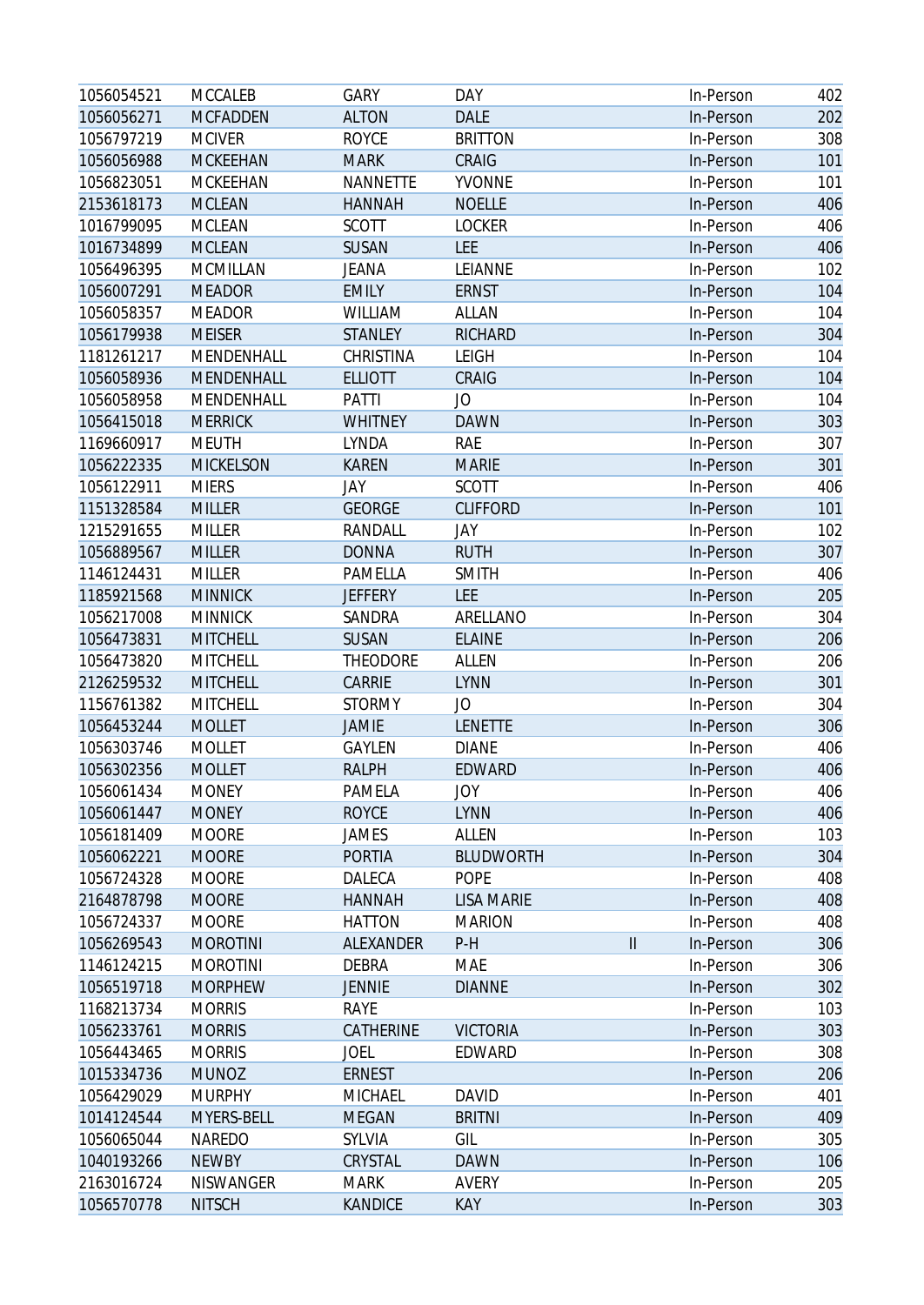| 2170771737 | <b>NIXON</b>    | CALEB            | <b>BANE</b>      |                | In-Person | 203 |
|------------|-----------------|------------------|------------------|----------------|-----------|-----|
| 2178877617 | <b>NIXON</b>    | <b>KASEY</b>     | <b>MARIE</b>     |                | In-Person | 203 |
| 1056067451 | <b>NOWELL</b>   | <b>TWILA</b>     | M                |                | In-Person | 305 |
| 1056391666 | <b>NUTTALL</b>  | <b>JANET</b>     |                  |                | In-Person | 306 |
| 1056067856 | <b>OCONNOR</b>  | <b>DAVID</b>     | <b>JEROME</b>    |                | In-Person | 307 |
| 1056067887 | <b>OCONNOR</b>  | PEGGY            | <b>ANN</b>       |                | In-Person | 307 |
| 1056889828 | <b>ODELL</b>    | <b>DENNIS</b>    | <b>OWEN</b>      |                | In-Person | 303 |
| 1056128851 | <b>ODELL</b>    | <b>JANET</b>     | <b>LEE</b>       |                | In-Person | 303 |
| 1056925588 | ODOM            | <b>TERRY</b>     | <b>ADRIAN</b>    |                | In-Person | 101 |
| 1056913749 | <b>OLDHAM</b>   | <b>JEANNETTE</b> | H                |                | In-Person | 102 |
| 2167969231 | ORTBALS-WISER   | CANDICE          | <b>DEANA</b>     |                | In-Person | 102 |
| 1086348915 | <b>OWENS</b>    | <b>BRADON</b>    | CAREY            |                | In-Person | 402 |
| 1056324599 | <b>OWENS</b>    | CARY             | <b>ANNETTE</b>   |                | In-Person | 402 |
| 1056892901 | <b>OWENS</b>    | <b>RONALD</b>    | <b>TODD</b>      |                | In-Person | 402 |
| 1056436643 | <b>PACKER</b>   | AMY              | <b>MARIE</b>     |                | In-Person | 302 |
| 1056949043 | <b>PACKER</b>   | <b>JAY</b>       | <b>BRADLEY</b>   |                | In-Person | 302 |
| 1056298138 | <b>PARK</b>     | RANISE           | KAY              |                | In-Person | 405 |
| 1130034024 | <b>PARKER</b>   | <b>ASHLEY</b>    | <b>NICOLE</b>    |                | In-Person | 303 |
| 1056410095 | <b>PARROTT</b>  | <b>HOWARD</b>    | <b>WAYNE</b>     |                | In-Person | 103 |
| 1056070840 | <b>PARSONS</b>  | <b>JUDITH</b>    | <b>RAY</b>       |                | In-Person | 406 |
| 1056070855 | <b>PARSONS</b>  | <b>ROY</b>       | <b>GENE</b>      |                | In-Person | 406 |
| 2129616684 | <b>PEARSON</b>  | <b>JULIE</b>     | <b>ELIZABETH</b> |                | In-Person | 201 |
| 1181261199 | PEARSON         | <b>BRITTANY</b>  | <b>NICOLE</b>    |                | In-Person | 305 |
| 2159323540 | <b>PENICK</b>   | AMANDA           | <b>PAIGE</b>     |                | In-Person | 105 |
| 1056122074 | <b>PENN</b>     | GARY             | <b>RUDOLPH</b>   |                | In-Person | 306 |
| 1056400320 | <b>PENYA</b>    | <b>LEE</b>       | <b>JEORGE</b>    |                | In-Person | 402 |
| 1056365758 | PEREZ           | <b>MODESTO</b>   | LUE              |                | In-Person | 105 |
| 1056168211 | <b>PERRY</b>    | <b>KENNETH</b>   | <b>RAY</b>       |                | In-Person | 403 |
| 1056893322 | PERRY           | SHARON           | <b>HUNNICUTT</b> |                | In-Person | 403 |
| 1056072954 | PETTIJOHN       | <b>CHRIS</b>     | <b>ALAN</b>      |                | In-Person | 408 |
| 1056048857 | PFEIFER         | DARLA            | <b>NASH</b>      |                | In-Person | 406 |
| 1220661832 | <b>PFEIFER</b>  | <b>WALTER</b>    | <b>AUGUST</b>    | $\mathbf{III}$ | In-Person | 406 |
| 1203290991 | <b>PHARISS</b>  | <b>KARI</b>      | <b>ANN</b>       |                | In-Person | 303 |
| 1056261044 | <b>PHELPS</b>   | PHILLIP          | <b>EARNEST</b>   |                | In-Person | 308 |
| 1199842724 | <b>PHILLIPS</b> | <b>BRENDA</b>    |                  |                | In-Person | 301 |
| 1199842711 | <b>PHILLIPS</b> | <b>DOUGLAS</b>   | <b>DUANE</b>     |                | In-Person | 301 |
| 1056139296 | <b>PHIPPS</b>   | <b>ELAINE</b>    | <b>CLINTON</b>   |                | In-Person | 203 |
| 1143591293 | <b>PHIPPS</b>   | <b>WILLIAM</b>   | <b>RUSSELL</b>   |                | In-Person | 203 |
| 1187964784 | PIERCE          | ANNE             | ELIZABETH        |                | In-Person | 104 |
| 1056559904 | <b>PIERCE</b>   | <b>BRANDON</b>   | <b>SCOTT</b>     |                | In-Person | 305 |
| 1056756813 | PIERCE          | <b>KRISTEN</b>   | <b>DLYNN</b>     |                | In-Person | 305 |
| 1056609584 | PIERSALL        | <b>CLYDE</b>     | RANDALL          |                | In-Person | 406 |
| 1056470494 | PITTARD         | <b>LORI</b>      |                  |                | In-Person | 308 |
| 1151103957 | <b>PITTMAN</b>  | AMANDA           | LEIGH            |                | In-Person | 104 |
| 1056074354 | PITTMAN         | <b>JAMES</b>     | CORY             |                | In-Person | 104 |
| 2123815400 | PIZZOFERRATO    | <b>PATRICK</b>   | <b>WAYNE</b>     |                | In-Person | 206 |
| 1056269401 | PLUMLEY         | <b>DONALD</b>    | L                |                | In-Person | 302 |
| 1056176907 | POE             | <b>SHIRLEY</b>   | PEACE            |                | In-Person | 305 |
| 1056074969 | <b>POPE</b>     | <b>HOWARD</b>    | WAYNE            |                | In-Person | 305 |
| 1056075002 | <b>POPE</b>     | <b>PENNY</b>     | <b>GILBERT</b>   |                | In-Person | 305 |
| 1056259646 | <b>POPE</b>     | CAROLINE         | <b>MARIE</b>     |                | In-Person | 408 |
| 1056937282 | <b>POPE</b>     | D                | $\mathsf{H}$     |                | In-Person | 408 |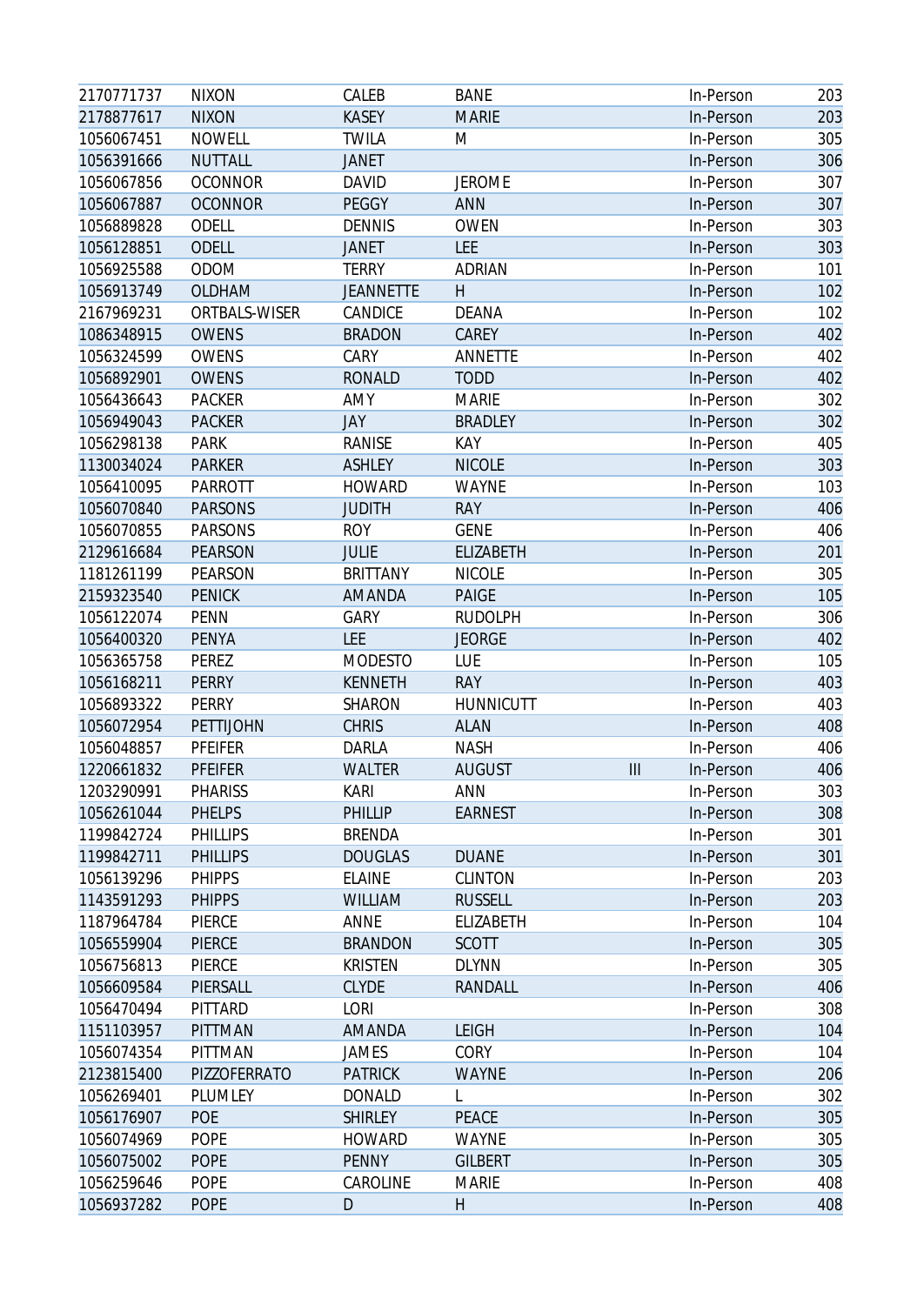| 1056075162 | <b>PORTER</b>     | <b>PAMELA</b>      | <b>DENYSE</b>   | In-Person       | 408 |
|------------|-------------------|--------------------|-----------------|-----------------|-----|
| 1056075213 | <b>PORTER</b>     | <b>WILLIAM</b>     | <b>RALPH</b>    | In-Person       | 408 |
| 1056461428 | POSTELWAIT        | <b>DARREN</b>      | <b>LEIGH</b>    | In-Person       | 305 |
| 1056075485 | <b>POWDRILL</b>   | <b>TERRI</b>       | <b>LYNN</b>     | In-Person       | 405 |
| 1056862404 | <b>POWELL</b>     | <b>JUDY</b>        | <b>DECKER</b>   | In-Person       | 202 |
| 1056712493 | <b>POWELL</b>     | <b>WAYNE</b>       | <b>ANTHONY</b>  | In-Person       | 202 |
| 1056210739 | PRACHYL           | <b>ALLEN</b>       | <b>EUGENE</b>   | JR<br>In-Person | 304 |
| 1056894291 | PRACHYL           | MARCELLA           | <b>HALL</b>     | In-Person       | 304 |
| 1056456563 | PRESTON           | <b>HELEN</b>       | <b>WALTON</b>   | In-Person       | 305 |
| 1056282431 | <b>PRICE</b>      | <b>DAVID</b>       | <b>LLOYD</b>    | In-Person       | 306 |
| 1056075923 | PRICE-HAWKINS     | CHARLOTTE          | <b>KAYE</b>     | In-Person       | 402 |
| 1056443047 | <b>PRIEST</b>     | <b>CHRISTOPHER</b> | <b>NAIL</b>     | In-Person       | 101 |
| 1171355284 | <b>PRIEST</b>     | <b>HEATHER</b>     | <b>DELEIGH</b>  | In-Person       | 101 |
| 1056076427 | <b>PROCTOR</b>    | <b>ERNEST</b>      | PAUL            | In-Person       | 304 |
| 1056076470 | <b>PROCTOR</b>    | <b>NANCY</b>       | L.              | In-Person       | 304 |
| 1155687463 | <b>PROPST</b>     | <b>APRIL</b>       | <b>RENEE</b>    | In-Person       | 308 |
| 1158257934 | <b>PROPST</b>     | <b>JEFFREY</b>     | <b>ALAN</b>     | In-Person       | 308 |
| 2150451250 | <b>PROVAN</b>     | <b>RICHARD</b>     | <b>ISAIAH</b>   | In-Person       | 403 |
| 1146121365 | <b>QUICK</b>      | <b>ASHLEY</b>      | <b>TURNER</b>   | In-Person       | 303 |
| 1056251450 | QUINNEY           | <b>DARLA</b>       | <b>RENEE</b>    | In-Person       | 409 |
| 1056077300 | <b>RAINS</b>      | <b>MICHAEL</b>     | <b>GLEN</b>     | In-Person       | 406 |
| 1142902860 | <b>RAISH</b>      | <b>CHRISTOPHER</b> | <b>MICHAEL</b>  | In-Person       | 201 |
| 1056077392 | RAKE              | JO                 | <b>BALDWIN</b>  | In-Person       | 104 |
| 1056077385 | RAKE              | <b>ORAN</b>        | <b>LYNN</b>     | In-Person       | 104 |
| 1147322032 | RAMIREZ           | ELIZABETH          | ANN             | In-Person       | 202 |
| 1210449004 | <b>RAMSEY</b>     | <b>SHERYL</b>      | <b>LYN</b>      | In-Person       | 402 |
| 1056077964 | <b>RANKIN</b>     | ELIZABETH          | ANN             | In-Person       | 305 |
| 1056077972 | <b>RANKIN</b>     | <b>HOUSTON</b>     | <b>TAYLOR</b>   | In-Person       | 305 |
| 1088359580 | RATLIFF           | <b>HEATHER</b>     | MAE             | In-Person       | 403 |
| 1056079175 | <b>REED</b>       | <b>NOEL</b>        | LEE             | In-Person       | 101 |
| 1056078978 | REED              | <b>BRUCE</b>       | <b>MCLEOD</b>   | In-Person       | 102 |
| 1056182037 | <b>REED</b>       | CATHERINE          | <b>LYNNE</b>    | In-Person       | 102 |
| 1056079008 | REED              | COLETA             | <b>ROUNTREE</b> | In-Person       | 305 |
| 1181884840 | <b>REESE</b>      | <b>ARTHUR</b>      | <b>LEE</b>      | In-Person       | 101 |
| 1182174545 | <b>REESE</b>      | <b>EDNA</b>        | CAROL           | In-Person       | 101 |
| 1163559350 | <b>REGAN</b>      | <b>BLAISE</b>      | NATHANIEL       | In-Person       | 201 |
| 1056655030 | <b>REGAN</b>      | <b>DIANA</b>       | <b>GAYLE</b>    | In-Person       | 307 |
| 1062141776 | <b>REMISOVSKY</b> | LAURETTA           | <b>TATE</b>     | In-Person       | 306 |
| 1056079873 | RENTZ             | <b>BECKY</b>       | LEE             | In-Person       | 306 |
| 1056079887 | <b>RENTZ</b>      | <b>JOHN</b>        | <b>JACKSON</b>  | In-Person       | 306 |
| 1056827956 | <b>RHOADS</b>     | <b>MARY</b>        | CAROLYN         | In-Person       | 403 |
| 1056926277 | <b>RHOADS</b>     | <b>MURPHY</b>      | <b>DUBOISE</b>  | In-Person       | 403 |
| 1025843513 | <b>RICE</b>       | <b>MICHAEL</b>     | <b>GORDON</b>   | In-Person       | 306 |
| 2119583625 | <b>RICE</b>       | <b>TINO</b>        | <b>BELLE</b>    | In-Person       | 306 |
| 2151502112 | <b>RIDGWAY</b>    | <b>MICHAEL</b>     | <b>ALAN</b>     | In-Person       | 304 |
| 1056081120 | <b>RIDLEY</b>     | <b>GARY</b>        | <b>LYNN</b>     | In-Person       | 302 |
| 1056081149 | RIDLEY            | PEGGY              | ONEAL           | In-Person       | 302 |
| 1056511839 | <b>ROBERSON</b>   | <b>LUKE</b>        | <b>BRIAN</b>    | In-Person       | 306 |
| 1056188001 | <b>ROBERTS</b>    | <b>NANCY</b>       | C               | In-Person       | 104 |
| 2162250424 | <b>ROBERTS</b>    | SAMUEL             | <b>JAY</b>      | In-Person       | 104 |
| 1055835854 | <b>ROBERTS</b>    | <b>JOSEPH</b>      | <b>ROBERT</b>   | In-Person       | 204 |
| 1145194859 | <b>ROBERTS</b>    | LESLYE             | <b>KAY</b>      | In-Person       | 204 |
|            |                   |                    |                 |                 |     |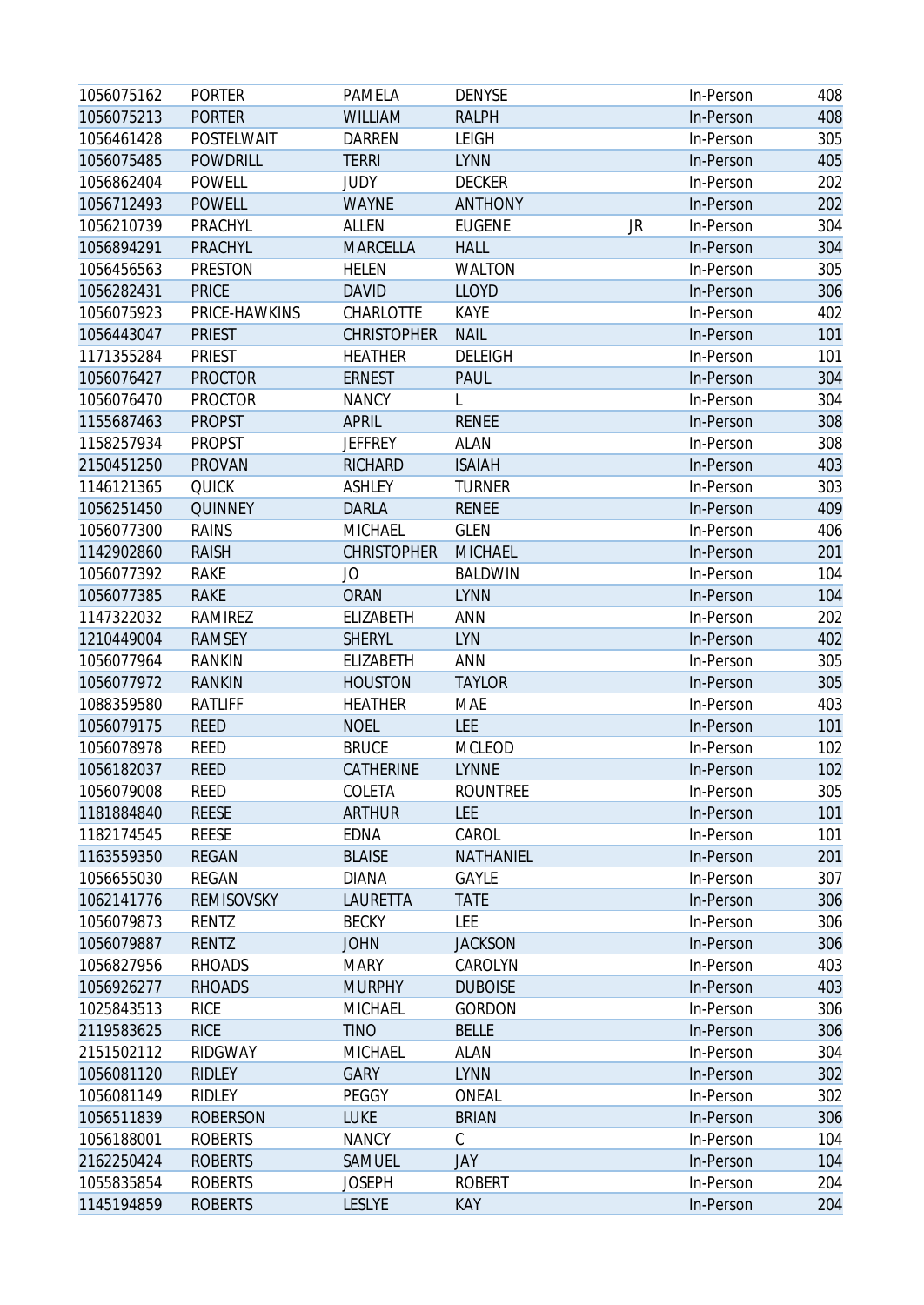| 1032467725 | <b>ROBERTS</b>   | <b>JEAN</b>       | <b>ELCEONE</b>   |           | In-Person | 402 |
|------------|------------------|-------------------|------------------|-----------|-----------|-----|
| 1032467756 | <b>ROBERTS</b>   | <b>JOHN</b>       | ALBERT           |           | In-Person | 402 |
| 1056082205 | <b>ROBERTS</b>   | GARNER            | LEE              |           | In-Person | 407 |
| 1056253699 | <b>RODRIGUEZ</b> | <b>DAWSON</b>     | <b>MARTIN</b>    | <b>JR</b> | In-Person | 302 |
| 1056259890 | <b>RODRIGUEZ</b> | <b>RHEA</b>       | W                |           | In-Person | 302 |
| 1056148372 | <b>RODRIQUEZ</b> | <b>DOROTHY</b>    |                  |           | In-Person | 203 |
| 1056083446 | <b>RODRIQUEZ</b> | <b>JUAN</b>       | <b>JOHNNY</b>    |           | In-Person | 203 |
| 1192805261 | <b>ROE</b>       | <b>BILL</b>       | LEE              |           | In-Person | 305 |
| 1192805067 | <b>ROE</b>       | <b>JENNIFER</b>   | <b>LYNN</b>      |           | In-Person | 305 |
| 1056262053 | <b>ROGGE</b>     | <b>ROBERT</b>     | <b>LEROY</b>     |           | In-Person | 301 |
| 1063083527 | <b>ROLON</b>     | <b>WYLIE</b>      | <b>CEE</b>       |           | In-Person | 106 |
| 2123426535 | <b>ROMERO</b>    | <b>JACQUELINE</b> | <b>LEANN</b>     |           | In-Person | 107 |
| 1056350757 | <b>ROMERO</b>    | <b>JULIAN</b>     | <b>GUILLERMO</b> |           | In-Person | 301 |
| 1149078356 | <b>ROSE</b>      | <b>SUSAN</b>      | <b>JOY</b>       |           | In-Person | 203 |
| 1056084812 | <b>ROSS</b>      | <b>MARY</b>       | <b>PAULEY</b>    |           | In-Person | 204 |
| 1056898130 | <b>RUDY</b>      | <b>DONNA</b>      | SACHIKO          |           | In-Person | 307 |
| 1056188587 | <b>RUSH</b>      | ELIZABETH         | <b>ANN</b>       |           | In-Person | 306 |
| 1003219052 | <b>RUSSELL</b>   | <b>ATHENA</b>     | <b>LYNN</b>      |           | In-Person | 206 |
| 1056837998 | <b>RUSSELL</b>   | <b>BARBARA</b>    | <b>HOSS</b>      |           | In-Person | 206 |
| 1020971395 | <b>RUSSELL</b>   | <b>JOHN</b>       | <b>ANDREW</b>    |           | In-Person | 308 |
| 1161443943 | <b>RUSSELL</b>   | <b>MELISSA</b>    | <b>DAWN</b>      |           | In-Person | 308 |
| 1205784433 | <b>SALAS</b>     | <b>JOE</b>        | <b>ANGEL</b>     |           | In-Person | 206 |
| 1056086708 | SANFORD          | CALVIN            | WARREN           |           | In-Person | 305 |
| 1056636244 | SASSER           | AMANDA            | KAY              |           | In-Person | 405 |
| 1056285904 | <b>SCARLETT</b>  | <b>GREGORY</b>    |                  |           | In-Person | 402 |
| 1056652964 | <b>SCARLETT</b>  | <b>KIMALA</b>     | <b>JONES</b>     |           | In-Person | 402 |
| 1181474490 | <b>SCHOMAKER</b> | <b>DON</b>        | <b>GENE</b>      |           | In-Person | 206 |
| 2163605014 | <b>SCHROEDER</b> | <b>BLAIR</b>      | <b>GRAHAM</b>    |           | In-Person | 104 |
| 1195198430 | <b>SCHULTZ</b>   | <b>JESSICA</b>    | ELIZABETH        |           | In-Person | 404 |
| 1056142244 | <b>SCHWARZ</b>   | <b>MERREDITH</b>  | <b>TRAIL</b>     |           | In-Person | 407 |
| 1056828628 | <b>SCOTT</b>     | <b>LINDA</b>      | <b>BOUNDS</b>    |           | In-Person | 104 |
| 2148797569 | <b>SCOTT</b>     | <b>ROBINSON</b>   | <b>JEFFERSON</b> |           | In-Person | 402 |
| 2149318684 | <b>SCOTT</b>     | MALCOLM           | EARL             |           | In-Person | 406 |
| 1056953981 | <b>SENSING</b>   | <b>LAURA</b>      | <b>PHELPS</b>    |           | In-Person | 406 |
| 1056524229 | SENSING          | <b>TIMOTHY</b>    | <b>RAY</b>       |           | In-Person | 406 |
| 1056241166 | SERRAULT         | <b>JANICE</b>     | <b>LOUISE</b>    |           | In-Person | 307 |
| 1056821988 | <b>SEXTON</b>    | <b>CYNTHIA</b>    | <b>BAKER</b>     |           | In-Person | 407 |
| 1056089547 | <b>SEXTON</b>    | <b>HAROLD</b>     | <b>EUGENE</b>    |           | In-Person | 407 |
| 1197415573 | <b>SEYMORE</b>   | <b>JEAN</b>       | <b>ALICE</b>     |           | In-Person | 406 |
| 1221780455 | <b>SHADLE</b>    | MYCHELLYA         | ANGELETTE        |           | In-Person | 305 |
| 1056289324 | SHAHAN           | <b>GARY</b>       | <b>HOWARD</b>    |           | In-Person | 306 |
| 1056089935 | <b>SHARP</b>     | <b>MARY</b>       | <b>SUZANN</b>    |           | In-Person | 303 |
| 1056089942 | <b>SHARP</b>     | <b>ROY</b>        | LEE              |           | In-Person | 405 |
| 1056682299 | <b>SHARP</b>     | <b>DARWIN</b>     | <b>EUGENE</b>    |           | In-Person | 406 |
| 1056245382 | <b>SHARP</b>     | <b>JACQUELYN</b>  | M                |           | In-Person | 406 |
| 1056235384 | <b>SHARP</b>     | <b>JONATHAN</b>   | <b>DAVID</b>     |           | In-Person | 406 |
| 1056404339 | SHARP-PENYA      | LYNETTE           | LOUISE           |           | In-Person | 402 |
| 1212871936 | <b>SHAW</b>      | <b>SHERRI</b>     | <b>LEE</b>       |           | In-Person | 306 |
| 1047973327 | <b>SHAW</b>      | LYMAN             | E                | Ш         | In-Person | 403 |
| 1056090192 | <b>SHEFFIELD</b> | <b>ANN</b>        | <b>EDWARDS</b>   |           | In-Person | 303 |
| 1056090222 | SHEFFIELD        | <b>JOHNNY</b>     | <b>RAY</b>       |           | In-Person | 303 |
| 1056926905 | SHELTON          | <b>BETH ANN</b>   |                  |           | In-Person | 204 |
|            |                  |                   |                  |           |           |     |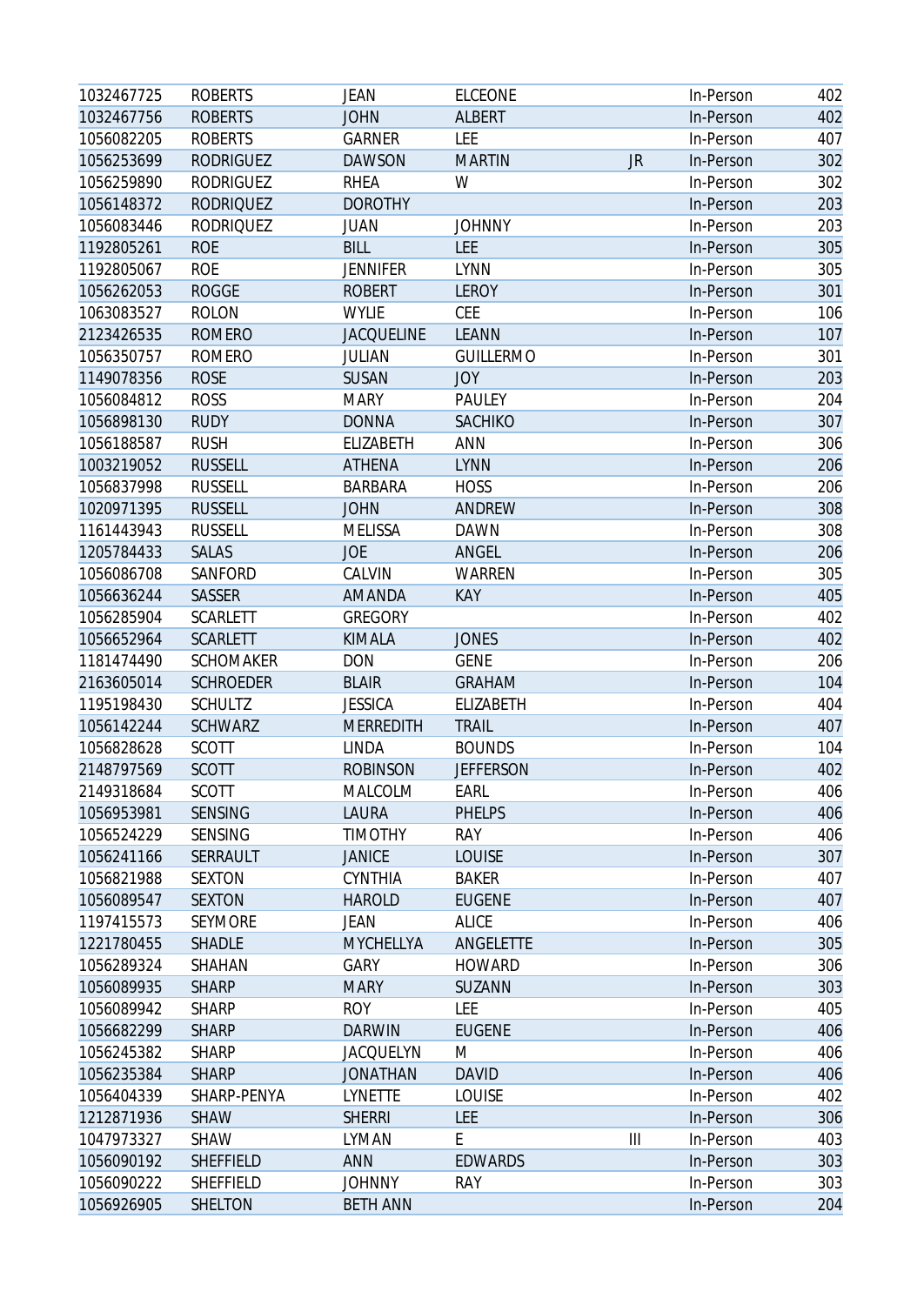| 1056090349 | SHELTON          | <b>GLEN</b>     | <b>WILLIAM</b>     | JR                                    | In-Person | 204 |
|------------|------------------|-----------------|--------------------|---------------------------------------|-----------|-----|
| 1056921329 | SHEWMAKER        | CHARLENE        |                    |                                       | In-Person | 101 |
| 1047108160 | <b>SHEWMAKER</b> | <b>JIMMY</b>    | <b>DON</b>         |                                       | In-Person | 101 |
| 1056783923 | SHIPMAN          | <b>JAMES</b>    | <b>KENNEY</b>      |                                       | In-Person | 101 |
| 2152540204 | SHIPMAN          | <b>MARY</b>     |                    |                                       | In-Person | 206 |
| 2122609927 | SHIPMAN          | <b>ROYA</b>     | <b>STEVEN</b>      |                                       | In-Person | 206 |
| 1056091500 | SILTMAN          | <b>SUE</b>      |                    |                                       | In-Person | 304 |
| 1002467826 | <b>SILVA</b>     | <b>REYMUNDO</b> | <b>RODRIGUEZ</b>   |                                       | In-Person | 101 |
| 1177251403 | <b>SIMONTON</b>  | <b>KENNETH</b>  | <b>MARION</b>      |                                       | In-Person | 407 |
| 1056092010 | <b>SIMS</b>      | <b>NELDA</b>    | <b>HOLDER</b>      |                                       | In-Person | 404 |
| 1158800277 | <b>SITZES</b>    | <b>MAGGYE</b>   | LOUISE             |                                       | In-Person | 104 |
| 1174924349 | <b>SITZES</b>    | <b>TYLER</b>    | <b>PATTON</b>      |                                       | In-Person | 104 |
| 1155883950 | <b>SITZES</b>    | <b>JORDAN</b>   | <b>RENEE</b>       |                                       | In-Person | 302 |
| 1061091881 | SIVLEY           | <b>REBECCA</b>  | <b>ANN</b>         |                                       | In-Person | 108 |
| 2149216955 | SKARADZINSKI     | VALERIE         | JAN                |                                       | In-Person | 401 |
| 1056217480 | <b>SKILES</b>    | <b>WILLARD</b>  | <b>BRUCE</b>       |                                       | In-Person | 405 |
| 1056828980 | <b>SLEDGE</b>    | <b>JACKIE</b>   | <b>PINGLE</b>      |                                       | In-Person | 306 |
| 1221078748 | <b>SLOANE</b>    | JAYE            | <b>BRADY</b>       |                                       | In-Person | 104 |
| 1056094167 | <b>SMITH</b>     | <b>MARSHA</b>   | <b>HALLMARK</b>    |                                       | In-Person | 103 |
| 1056890780 | <b>SMITH</b>     | <b>THOMAS</b>   | <b>LEE</b>         |                                       | In-Person | 103 |
| 1162536232 | <b>SMITH</b>     | CALEB           | LOYD               |                                       | In-Person | 104 |
| 1056193878 | <b>SMITH</b>     | <b>GUINN</b>    | <b>DOYLE</b>       |                                       | In-Person | 104 |
| 1056561384 | <b>SMITH</b>     | <b>JANICE</b>   | F                  |                                       | In-Person | 104 |
| 1206347562 | <b>SMITH</b>     | EDWARD          | <b>JASON</b>       |                                       | In-Person | 204 |
| 1026755189 | <b>SMITH</b>     | <b>CYNTHIA</b>  | <b>WEST</b>        |                                       | In-Person | 302 |
| 1056932431 | <b>SMITH</b>     | ZENNEAR         | <b>HICKS</b>       |                                       | In-Person | 304 |
| 1056093038 | <b>SMITH</b>     | <b>BRENDA</b>   | <b>VOELKEL</b>     |                                       | In-Person | 305 |
| 1056890746 | <b>SMITH</b>     | <b>GARY</b>     | <b>LYNN</b>        |                                       | In-Person | 305 |
| 1056927131 | <b>SMITH</b>     | LINDA           | <b>SUE</b>         |                                       | In-Person | 305 |
| 1056094432 | <b>SMITH</b>     | RANDALL         | <b>LOUIS</b>       |                                       | In-Person | 305 |
| 1008227138 | <b>SMITH</b>     | <b>NADENE</b>   | <b>DIANA</b>       |                                       | In-Person | 306 |
| 1060184726 | <b>SMITH</b>     | <b>RAYMOND</b>  | <b>EARL</b>        |                                       | In-Person | 306 |
| 2139534422 | <b>SMITH</b>     | LAWRENCE        | <b>RAY</b>         |                                       | In-Person | 402 |
| 1030831136 | <b>SMITH</b>     | <b>NANCY</b>    | <b>RAYBURN</b>     |                                       | In-Person | 402 |
| 1056784106 | <b>SMITH</b>     | <b>WILLIAM</b>  | <b>CHRISTOPHER</b> |                                       | In-Person | 403 |
| 1056795266 | <b>SMITH</b>     | <b>LISA</b>     | <b>ANN</b>         |                                       | In-Person | 404 |
| 1056233522 | <b>SMITH</b>     | <b>JERILYN</b>  | <b>LESLIE</b>      |                                       | In-Person | 408 |
| 1183632007 | <b>SMITHSON</b>  | <b>MARY</b>     | L                  |                                       | In-Person | 306 |
| 1169415556 | SMITHSON         | <b>WILLIAM</b>  | <b>JAMES</b>       |                                       | In-Person | 306 |
| 1136660071 | SNELSON          | <b>CHRISTEL</b> | M                  |                                       | In-Person | 407 |
| 1056235172 | SNOWDEN          | JAMES           | <b>RICKEY</b>      |                                       | In-Person | 107 |
| 1056095175 | SNOWDEN          | <b>MARTHA</b>   | <b>LYNN</b>        |                                       | In-Person | 107 |
| 1056120757 | <b>SOJOURNER</b> | JANA            | <b>BETH</b>        |                                       | In-Person | 406 |
| 1056095255 | SOJOURNER        | <b>WILLIAM</b>  | $\mathcal{C}$      | $\begin{array}{c} \hline \end{array}$ | In-Person | 406 |
| 1056811252 | SOJOURNER        | <b>WILLIAM</b>  | <b>CLINTON</b>     | IV                                    | In-Person | 406 |
| 1056937071 | SOSEBEE          | <b>TROYCE</b>   | <b>WYLIE</b>       |                                       | In-Person | 402 |
| 1056095524 | SOTO             | <b>IRENE</b>    | HERNANDEZ          |                                       | In-Person | 101 |
| 1056145097 | SOTO             | CHARLENE        | <b>BROOKER</b>     |                                       | In-Person | 204 |
| 1056145410 | SOTO             | <b>LEONEL</b>   |                    |                                       | In-Person | 204 |
| 1056266675 | SOUTH            | <b>DONNA</b>    | <b>FRANCIS</b>     |                                       | In-Person | 403 |
| 1056829256 | SOUTHWARD        | <b>KRIS</b>     | <b>WALTER</b>      |                                       | In-Person | 406 |
| 1009663253 | <b>SPARKS</b>    | <b>CHESTER</b>  |                    |                                       | In-Person | 303 |
|            |                  |                 |                    |                                       |           |     |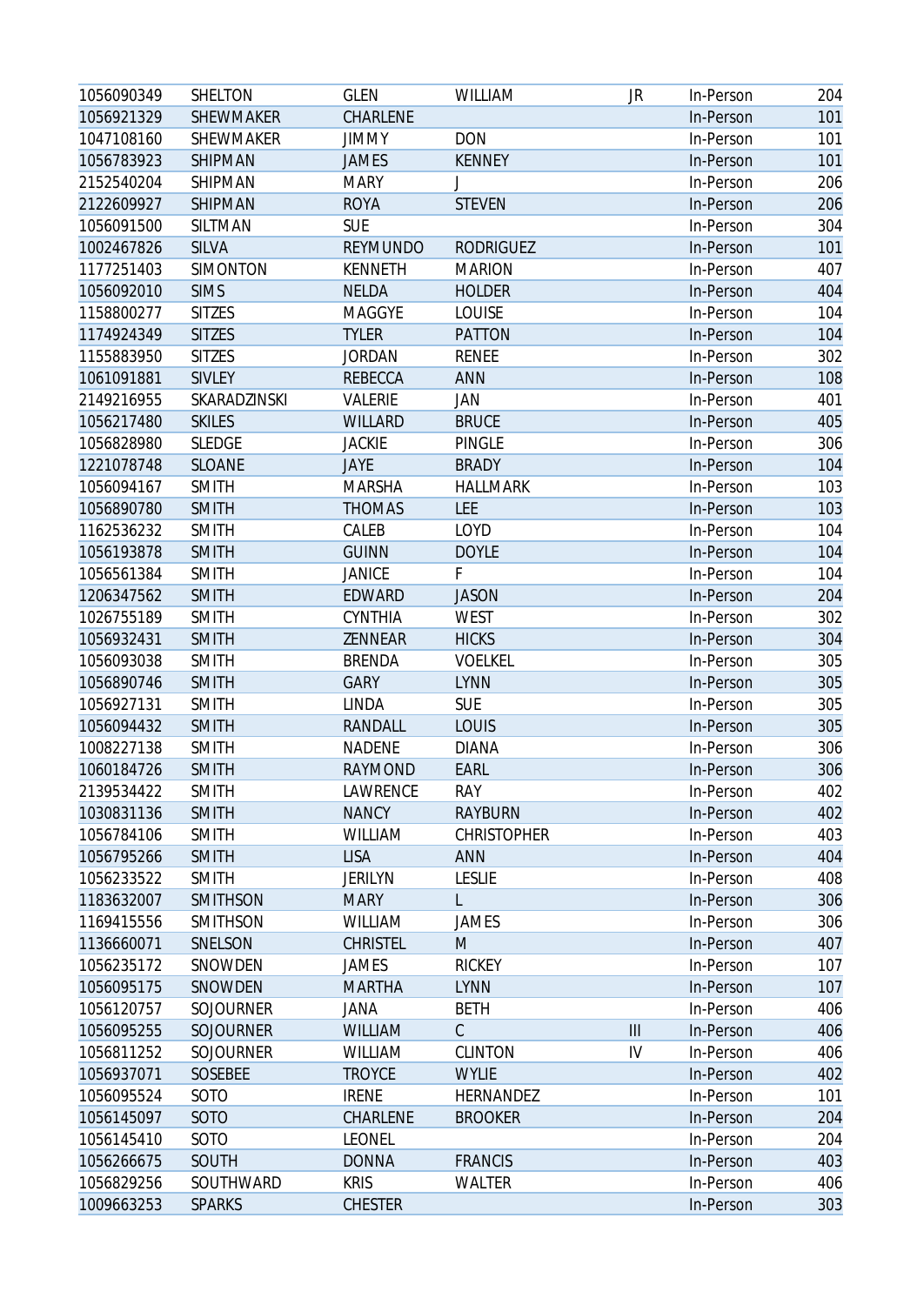| 1009014945 | <b>SPARKS</b>     | <b>LINDA</b>     | <b>ANN</b>       |    | In-Person | 303 |
|------------|-------------------|------------------|------------------|----|-----------|-----|
| 2163483052 | <b>SPEED</b>      | ABBY             |                  |    | In-Person | 306 |
| 1031095331 | <b>SPICER</b>     | ANGELIA          | <b>MARTIN</b>    |    | In-Person | 307 |
| 1056584695 | <b>SPIKER</b>     | <b>GERALDINE</b> | <b>VOSHELL</b>   |    | In-Person | 304 |
| 1056931036 | <b>SPRECHER</b>   | <b>GLORIA</b>    | <b>JUANITA</b>   |    | In-Person | 104 |
| 1056160683 | <b>SPRECHER</b>   | <b>ROMNEY</b>    | <b>GENE</b>      |    | In-Person | 104 |
| 1170907951 | <b>STAFFORD</b>   | <b>BARBARA</b>   | <b>JANE</b>      |    | In-Person | 302 |
| 1215449981 | <b>STALLINGS</b>  | <b>SHERRI</b>    | <b>LYNN</b>      |    | In-Person | 307 |
| 1056096679 | STAMM             | MICHAEL          | <b>KEVIN</b>     |    | In-Person | 102 |
| 1056097037 | <b>STARBUCK</b>   | <b>JOHN</b>      | <b>FREDERICK</b> |    | In-Person | 206 |
| 1056387504 | <b>STARR</b>      | <b>ROBERT</b>    | <b>DOUGLAS</b>   |    | In-Person | 406 |
| 1056946533 | <b>STARR</b>      | SUZANNE          | LANE             |    | In-Person | 406 |
| 1056097211 | <b>STEARNS</b>    | <b>JOHN</b>      | RICHARD          | JR | In-Person | 406 |
| 1056097224 | <b>STEARNS</b>    | <b>LYNDA</b>     | <b>SMITH</b>     |    | In-Person | 406 |
| 1056239891 | <b>STEWART</b>    | <b>EVELYN</b>    | <b>ALICE</b>     |    | In-Person | 102 |
| 1056099348 | <b>STRAIN</b>     | <b>JAMES</b>     | <b>STEVEN</b>    |    | In-Person | 104 |
| 1056099353 | <b>STRAIN</b>     | LUCINDA          | <b>ROSS</b>      |    | In-Person | 104 |
| 1056702964 | <b>STRAYER</b>    | <b>DEBORAH</b>   | JO               |    | In-Person | 103 |
| 1056099437 | <b>STREMMEL</b>   | <b>BRENDA</b>    | <b>MOSES</b>     |    | In-Person | 103 |
| 1056099444 | <b>STREMMEL</b>   | <b>TERRY</b>     | <b>DUANE</b>     |    | In-Person | 103 |
| 1056336208 | <b>STROH</b>      | <b>RONALD</b>    | <b>JAMES</b>     |    | In-Person | 107 |
| 1056336190 | <b>STROH</b>      | <b>ROSEMARY</b>  | <b>FAITH</b>     |    | In-Person | 107 |
| 1055998185 | <b>STUCKEY</b>    | <b>KATHRYN</b>   | <b>CYPERT</b>    |    | In-Person | 206 |
| 1056937173 | <b>SUAREZ</b>     | <b>NORA</b>      | <b>DELIA</b>     |    | In-Person | 405 |
| 1204642588 | SUMMERLIN         | <b>JEFFREY</b>   | MICHAEL          |    | In-Person | 104 |
| 1056833896 | SUMRALL           | CALVIN           | LAWRENCE         |    | In-Person | 104 |
| 1169842958 | SWEARINGEN        | <b>DAVID</b>     | PAUL             |    | In-Person | 406 |
| 1168696670 | SWEARINGEN        | <b>KAREN</b>     | <b>JOYCE</b>     |    | In-Person | 406 |
| 1020211382 | SWENSON           | <b>JOHN</b>      | ERIC             | Ш  | In-Person | 302 |
| 1022332954 | SWENSON           | <b>RHONDA</b>    | <b>MICHELLE</b>  |    | In-Person | 302 |
| 1056100513 | <b>SWIM</b>       | <b>STELLA</b>    |                  |    | In-Person | 304 |
| 1056100901 | <b>TAKACS</b>     | <b>BEATRICE</b>  | <b>MARIE</b>     |    | In-Person | 407 |
| 1056100972 | <b>TALIAFERRO</b> | <b>LEIGH</b>     |                  |    | In-Person | 104 |
| 1056831852 | <b>TALIAFERRO</b> | <b>MICHELE</b>   | <b>WEBB</b>      |    | In-Person | 104 |
| 1056423765 | <b>TALLANT</b>    | JAMES            | <b>GLENN</b>     |    | In-Person | 404 |
| 1056226412 | <b>TARPLEY</b>    | <b>SHERYLN</b>   | <b>ANNE</b>      |    | In-Person | 206 |
| 1056169894 | <b>TATOM</b>      | <b>KYLE</b>      | <b>DAVID</b>     |    | In-Person | 102 |
| 1185879479 | <b>TAYLOR</b>     | <b>GARY</b>      | <b>LYNN</b>      |    | In-Person | 206 |
| 1056469194 | <b>TAYLOR</b>     | PATRICIA         | <b>ANN</b>       |    | In-Person | 403 |
| 1101397234 | <b>TEEL</b>       | <b>KIRSTY</b>    | KAY              |    | In-Person | 306 |
| 1101397223 | <b>TEEL</b>       | <b>WILLIAM</b>   | <b>JENNINGS</b>  | Ш  | In-Person | 306 |
| 1179778763 | <b>TENTZER</b>    | CARA             | L                |    | In-Person | 103 |
| 1201173310 | <b>TERRELL</b>    | <b>KENNETH</b>   | S                |    | In-Person | 304 |
| 1146121320 | <b>THOMPSON</b>   | KELLY            | <b>BROOKE</b>    |    | In-Person | 308 |
| 1006680526 | <b>THOMPSON</b>   | <b>CHRISTY</b>   | LEE              |    | In-Person | 404 |
| 1056644180 | <b>THROOP</b>     | <b>MICHAEL</b>   | LEROY            |    | In-Person | 101 |
| 2176860240 | <b>THROOP</b>     | MICHAEL          | LEROY            | Ш  | In-Person | 101 |
| 1056491466 | <b>THROOP</b>     | <b>TIA</b>       | <b>CELESTE</b>   |    | In-Person | 101 |
| 1056939557 | <b>TIDMORE</b>    | <b>HEATHER</b>   | ANNE             |    | In-Person | 406 |
| 1056104556 | <b>TINDALL</b>    | <b>DEBRA</b>     | <b>LYNN</b>      |    | In-Person | 304 |
| 1056104637 | <b>TINKLER</b>    | <b>LOUISE</b>    | <b>SCITERN</b>   |    | In-Person | 402 |
| 1056163176 | <b>TORRES</b>     | JAIME            | <b>ESCOBEDO</b>  |    | In-Person | 101 |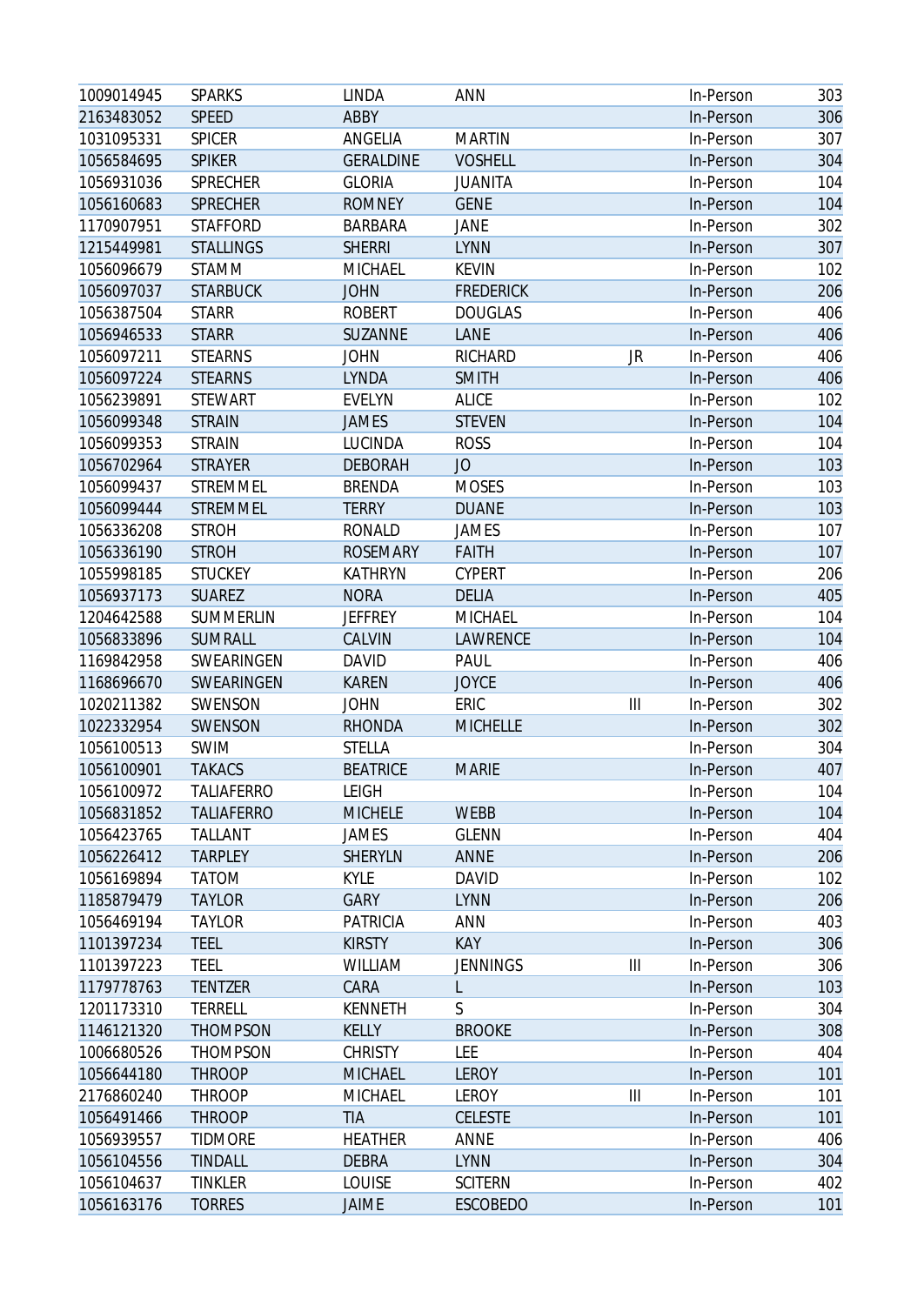| 1056163124 | <b>TORRES</b>    | <b>MARY</b>     | GUADALCAZAR      |    | In-Person | 101 |
|------------|------------------|-----------------|------------------|----|-----------|-----|
| 1056832497 | <b>TORREZ</b>    | CASIMIRO        |                  | JR | In-Person | 406 |
| 1056713962 | <b>TRAYLOR</b>   | <b>RUTH</b>     | <b>RENAE</b>     |    | In-Person | 402 |
| 1056627293 | TREADWAY         | <b>MARLENE</b>  | D                |    | In-Person | 402 |
| 2147910170 | <b>TREAT</b>     | <b>JAMMIE</b>   | <b>ALLEN</b>     |    | In-Person | 107 |
| 1056105984 | <b>TUCKER</b>    | <b>HELEN</b>    | <b>LOUISE</b>    |    | In-Person | 304 |
| 1056106043 | <b>TUCKER</b>    | <b>ROY</b>      | DEWAYNE          |    | In-Person | 304 |
| 2121561949 | <b>TUCKER</b>    | <b>ROBERT</b>   | LEE              |    | In-Person | 305 |
| 1056739075 | <b>TURNER</b>    | <b>RANDY</b>    | VAN              |    | In-Person | 306 |
| 1056106281 | <b>TURNER</b>    | <b>ALESIA</b>   | <b>RAGSDALE</b>  |    | In-Person | 307 |
| 1056891171 | <b>TURNER</b>    | <b>LLOYD</b>    | <b>GARLAND</b>   |    | In-Person | 406 |
| 2188113126 | <b>TUSING</b>    | <b>MATHEW</b>   | <b>LLOYD</b>     |    | In-Person | 306 |
| 2134771719 | <b>TUTT</b>      | <b>KARSON</b>   | JANAE            |    | In-Person | 303 |
| 1056236723 | <b>TUTT</b>      | <b>TRESA</b>    | <b>MILLER</b>    |    | In-Person | 308 |
| 2169243725 | VALDEZ           | ANDREW          | <b>SCOTT</b>     |    | In-Person | 104 |
| 2184541208 | VALDEZ           | <b>STACY</b>    | <b>MICHELLE</b>  |    | In-Person | 104 |
| 1056358062 | VALENTINE        | PEGGY           | LEE              |    | In-Person | 206 |
| 1056176536 | VALENTINE        | ANGELA          | <b>LYNN</b>      |    | In-Person | 306 |
| 1056172600 | VALENTINE        | <b>STEVEN</b>   | <b>MARC</b>      |    | In-Person | 306 |
| 1056103179 | VANDERHIDER      | <b>FRANCES</b>  | PARRAMORE        |    | In-Person | 305 |
| 1044558182 | <b>VARNER</b>    | <b>VICKIE</b>   | <b>LYNN</b>      |    | In-Person | 401 |
| 1056927901 | VASQUEZ          | <b>PAUL</b>     | <b>RIOS</b>      |    | In-Person | 203 |
| 1056736814 | VILLARREAL       | JAIME           |                  |    | In-Person | 404 |
| 1056933951 | <b>VINSON</b>    | LAURA           | <b>JAMES</b>     |    | In-Person | 301 |
| 1056927955 | <b>VINSON</b>    | <b>WILLIAM</b>  | <b>DOUGLAS</b>   |    | In-Person | 301 |
| 1146126856 | <b>VONWILLER</b> | <b>DENNIS</b>   | JAY              |    | In-Person | 409 |
| 1056432214 | <b>VONWILLER</b> | JAMIE           | <b>ALLISON</b>   |    | In-Person | 409 |
| 1056919190 | <b>WAGONER</b>   | <b>SUSAN</b>    | <b>SLAUGHTER</b> |    | In-Person | 308 |
| 1056830494 | WALDEN           | CAROLYN         | <b>DOYLE</b>     |    | In-Person | 404 |
| 1056109761 | <b>WALKER</b>    | <b>LINDA</b>    | J                |    | In-Person | 101 |
| 1148850659 | WALKER           | <b>JANET</b>    | <b>CLARK</b>     |    | In-Person | 106 |
| 1218718239 | <b>WALKER</b>    | <b>MARK</b>     | <b>VALENTINE</b> |    | In-Person | 205 |
| 1056185185 | WALKER           | <b>MICKEY</b>   | <b>WINSTON</b>   |    | In-Person | 205 |
| 1165881615 | <b>WALKER</b>    | <b>RUTH</b>     | <b>ANNE</b>      |    | In-Person | 205 |
| 1222315419 | WALKER           | ANDY            | CARL             |    | In-Person | 305 |
| 1056528166 | WALLACE          | <b>ROBERT</b>   | <b>WAYNE</b>     |    | In-Person | 404 |
| 1056528150 | WALLACE          | <b>ROSEMARY</b> | <b>KOVACH</b>    |    | In-Person | 404 |
| 1170263744 | <b>WALTON</b>    | <b>ADRIANA</b>  | <b>CELESTE</b>   |    | In-Person | 101 |
| 2150452009 | <b>WALTON</b>    | <b>BRANDON</b>  | <b>SEAN</b>      |    | In-Person | 101 |
| 1056110573 | <b>WARD</b>      | <b>JIMMY</b>    | <b>LEVERT</b>    |    | In-Person | 107 |
| 1056110616 | <b>WARD</b>      | <b>PENNY</b>    | LAJUAN           |    | In-Person | 107 |
| 1056393902 | WASHINSKY        | PAUL            | <b>EDWARD</b>    |    | In-Person | 304 |
| 1071768356 | <b>WATERS</b>    | <b>RONALD</b>   | JOE              |    | In-Person | 406 |
| 1056409115 | <b>WATSON</b>    | <b>WAYNE</b>    | <b>CLIFFORD</b>  |    | In-Person | 104 |
| 1056158606 | <b>WATSON</b>    | <b>LORIN</b>    | <b>PERRY</b>     |    | In-Person | 403 |
| 1056830690 | <b>WATTS</b>     | JAMES           | WALLACE          |    | In-Person | 403 |
| 1009461010 | <b>WATTS</b>     | <b>JANIECE</b>  | <b>DUGGAN</b>    |    | In-Person | 403 |
| 1056933470 | WEATHERL         | CATHEY          | ALEXANDER        |    | In-Person | 102 |
| 1056111714 | WEATHERL         | CHARLES         | <b>RICK</b>      |    | In-Person | 102 |
| 1056374622 | <b>WEBB</b>      | <b>GARY</b>     | RANDALL          |    | In-Person | 301 |
| 1057896714 | WELBORN          | <b>ROBERT</b>   | <b>DENNIS</b>    | JR | In-Person | 401 |
| 1121799081 | WELLS            | <b>KERRY</b>    | <b>LEE</b>       |    | In-Person | 403 |
|            |                  |                 |                  |    |           |     |